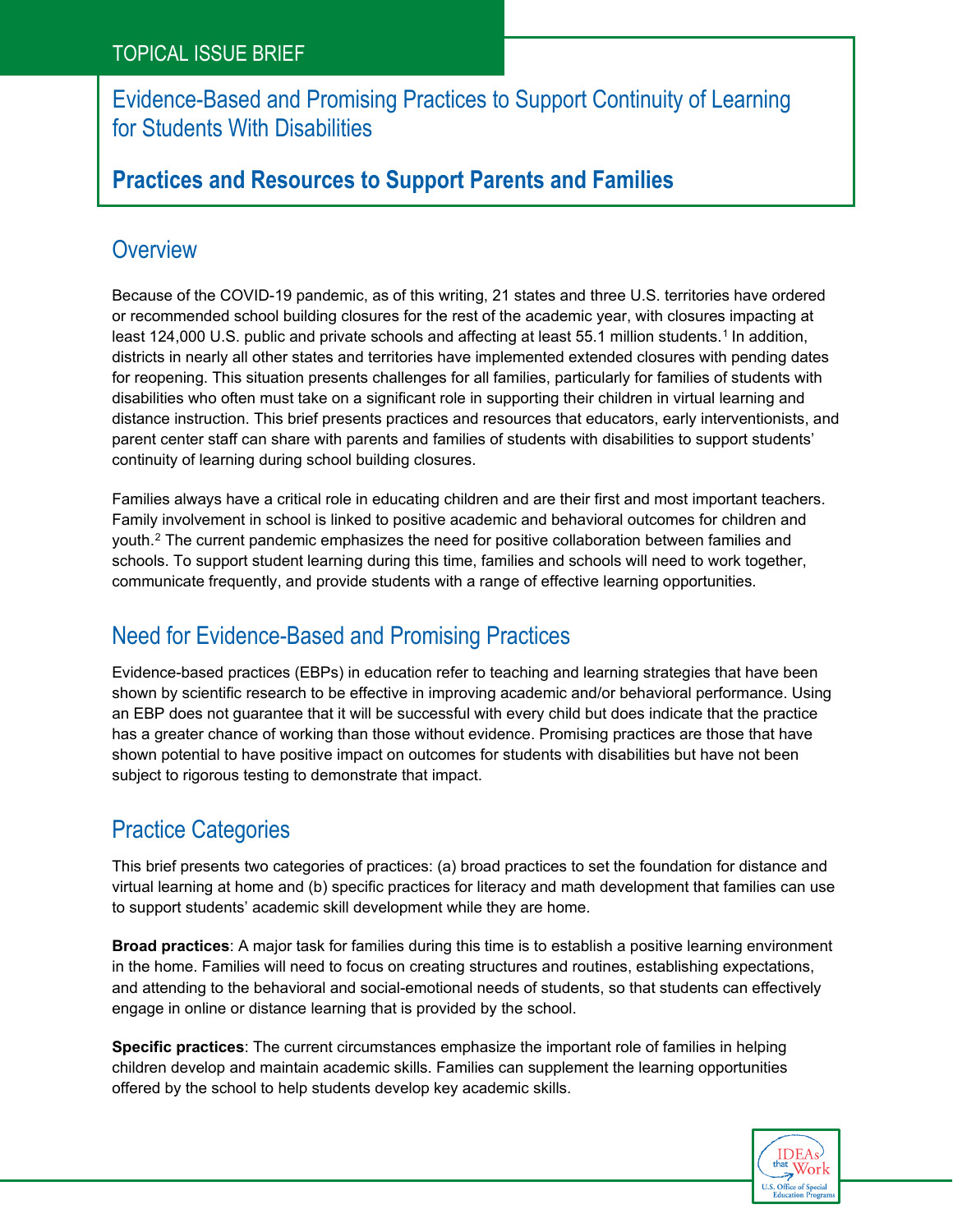All families have different amounts of time and resources to devote to supporting students' learning at home. The current pandemic presents unique challenges for families of students with disabilities because of the unique learning and behavioral needs of these students. As a result, families and educators must work together to determine the best course of action for their students. The practices presented in this brief may help families support their children's learning during this challenging time.

## Summary and Examples of Practices

The following tables describe research-supported practices for parents and families to support virtual instruction and skill development for children and students with disabilities. These tables present the name of each practice or category of practices; a brief description of the practice(s); examples of specific actions associated with the practice for general education as well as, where relevant, students with disabilities, including subgroups; and additional information about the practice.

The first section presents three tables of practices for parents and families of school-aged children. Specific practices are outlined for general online and distance learning, literacy, and math skills. Definitions of approaches, instructional considerations, and additional resources for educators are provided. The second section presents one table of practices for parents and families of young children (toddlers and preschoolers). Categories of practices are provided for each area of growth and skill development for young children.

At the conclusion of each section are Examples in Action: brief stories from educators illustrating several of the practices being implemented through his or her personal experience.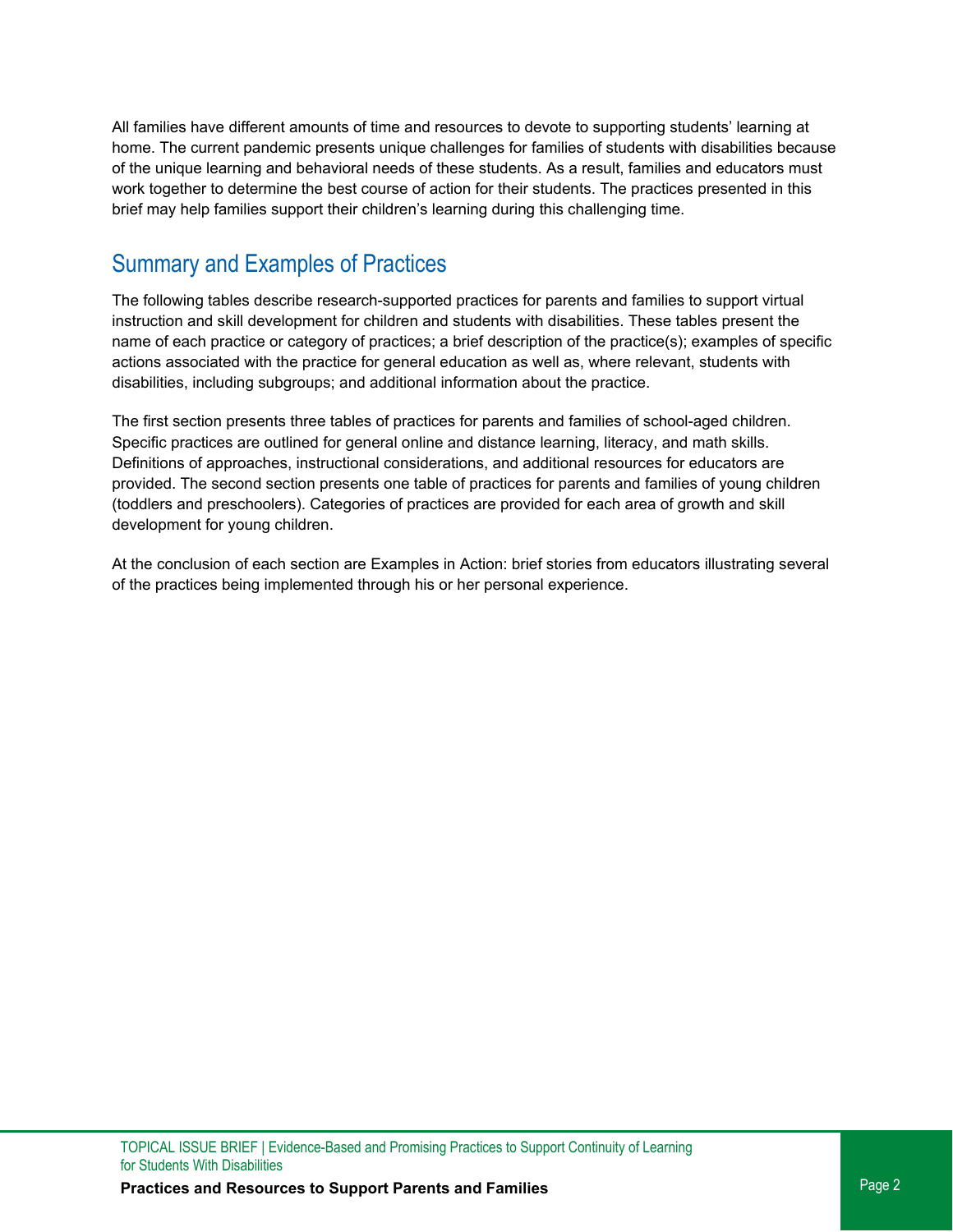## **Practices for School-Aged Children (Ages 5–18)**

**Table 1. Evidence-Based and Promising Practices to Support Continuity of Learning Through Online and Distance Instruction** 

| <b>Practice Name and</b><br><b>Description</b>                                                                                                                                   | Example(s)                                                                                                                                                                                                                                                                                                 | <b>More Information</b>                                                                                                                                                      |
|----------------------------------------------------------------------------------------------------------------------------------------------------------------------------------|------------------------------------------------------------------------------------------------------------------------------------------------------------------------------------------------------------------------------------------------------------------------------------------------------------|------------------------------------------------------------------------------------------------------------------------------------------------------------------------------|
| Positive behavioral<br>interventions and supports<br>(PBIS): Help students build<br>social, emotional, and<br>behavioral skills and reduce<br>problem behaviors. <sup>3</sup>    | Establish and stick to a clear routine.<br>Establish expectations.<br>Teach, remind, and reward expected behaviors with<br>positive feedback.                                                                                                                                                              | <b>Supporting Families With</b><br><b>PBIS at Home</b>                                                                                                                       |
| <b>Reinforcement and</b><br>rewards: Help increase<br>students' on-task behavior<br>and motivation during<br>distance learning. <sup>4</sup>                                     | Rewards can be:<br>social (e.g., playing a favorite game),<br>activity-based (e.g., extra time on the computer),<br>tangible (e.g., stickers), and<br>$\bullet$<br>intangible (e.g., positive comments).                                                                                                   | <b>Using Rewards to Improve</b><br><b>Behavior</b><br><b>Positive and Negative</b><br>Reinforcement<br><b>Motivating Children to Do</b><br>Their Homework: Parent's<br>Guide |
| Self-regulation support: A<br>common challenge for<br>students with disabilities; help<br>students to adopt habits such<br>as organization and on-task<br>behavior. <sup>5</sup> | Create a well-organized physical learning environment.<br>Reduce distractions and disruptions during learning time.<br>Identify the behaviors that you want your child to engage<br>in (e.g., work for 20 minutes at a time without<br>interruptions).<br>Use rewards to motivate your child.<br>$\bullet$ | Distance Learning: 8 Tips to<br><b>Get Your Child Ready to</b><br>Learn at Home<br><b>Helping Your Kid</b><br>WithMotivation to Work at<br>Home                              |
| Home-school<br>communication:<br>Communicate through e-mail,<br>phone, or video conference to<br>share progress and discuss<br>concerns. <sup>6</sup>                            | Parents and families are encouraged to contact their child's<br>teachers with questions and concerns about assignments and<br>progress.                                                                                                                                                                    | Intensive Intervention:<br><b>Questions Parents and</b><br><b>Families Can Ask</b><br><b>Conversation Starters to Use</b><br><b>With Your Child's Teachers</b>               |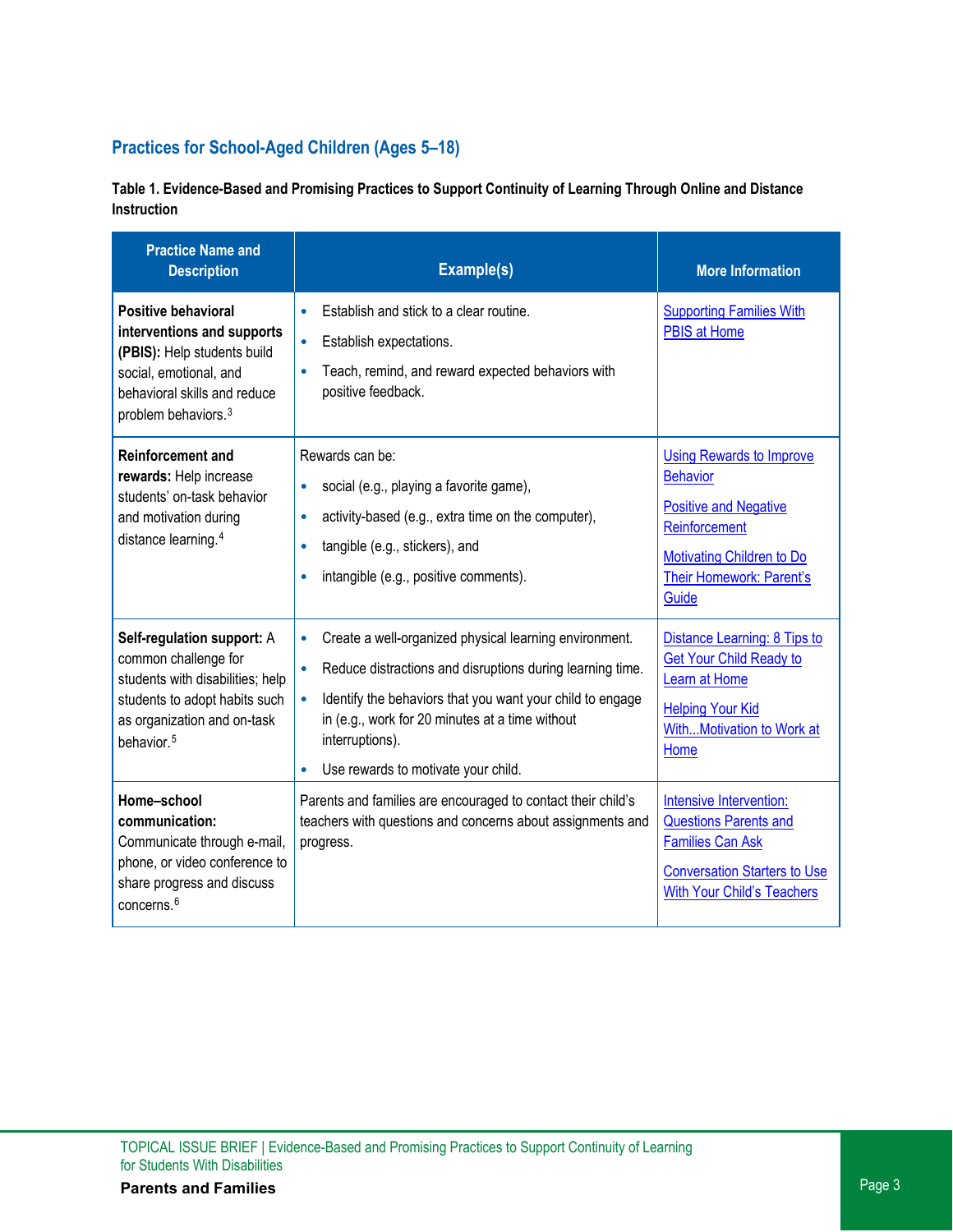|  |  | Table 2. Evidence-Based and Promising Practices to Support Continuity of Learning in Literacy |
|--|--|-----------------------------------------------------------------------------------------------|
|--|--|-----------------------------------------------------------------------------------------------|

| <b>Practice Name and</b><br><b>Description</b>                                                                                                                                                                                                                                                                         | Example(s)                                                                                                                                                                                                                                                                                                                                                        | <b>More Information</b>                                                                                                         |
|------------------------------------------------------------------------------------------------------------------------------------------------------------------------------------------------------------------------------------------------------------------------------------------------------------------------|-------------------------------------------------------------------------------------------------------------------------------------------------------------------------------------------------------------------------------------------------------------------------------------------------------------------------------------------------------------------|---------------------------------------------------------------------------------------------------------------------------------|
| Retelling a story: After<br>reading or listening to a story,<br>the child retells the story by<br>identifying the characters,<br>setting, and sequence of<br>events, leading to improved<br>listening and reading<br>comprehension. <sup>7</sup>                                                                       | As the child listens or reads the story, have them complete a<br>graphic organizer identifying the story elements. Following the<br>story, have the child verbally retell the story.<br>Older children may write summaries of the story.                                                                                                                          | <b>Supporting Your Children's</b><br>and Teens' Home Learning:<br>Retelling a Story Using a<br><b>Graphic Organizer</b>         |
| Dialogic reading: A shared<br>book reading practice in<br>which the child becomes the<br>teller of the story and the<br>adult engages in prompting,<br>active listening, and<br>questioning. The focus is on<br>improving oral language<br>development, print<br>awareness, and reading<br>comprehension. <sup>8</sup> | During reading, the adult uses the PEER strategy:<br>Prompts the child to say something about the book,<br>$\bullet$<br>Evaluates the child's response,<br>$\bullet$<br>$\bullet$<br>Expands the child's response by rephrasing and adding<br>information to it, and<br>Repeats the prompt to make sure the child has learned<br>$\bullet$<br>from the expansion. | Dialogic Reading: An<br><b>Effective Way to Read Aloud</b><br><b>With Young Children</b>                                        |
| <b>Phonological awareness</b><br>activities: Activities that<br>promote awareness of the<br>sounds in words. <sup>9</sup>                                                                                                                                                                                              | Clap syllables in words<br>$\bullet$<br>Sing and read nursery rhymes<br>$\bullet$                                                                                                                                                                                                                                                                                 | 9 Ways to Build Phonological<br>Awareness in Pre-K and<br>Kindergarten                                                          |
| Partner reading: Parent and<br>child take turns reading aloud<br>a brief text and discuss text-<br>based questions to improve<br>reading fluency. <sup>10</sup>                                                                                                                                                        | Select a text, decide when to pause to ask reading<br>$\bullet$<br>questions, and develop text-based comprehension<br>questions.                                                                                                                                                                                                                                  | How Do I Engage in Partner<br><b>Reading With My Child?</b>                                                                     |
| Ask and answer questions:<br>The child develops his or her<br>own questions about a text<br>and answers the questions<br>after reading to improve<br>reading comprehension. <sup>11,12</sup>                                                                                                                           | Prompt the child to ask and answer specific questions<br>about characters and events in the text, as well as<br>broader questions about the overall meaning of the text.                                                                                                                                                                                          | How Can I Help to Improve<br>My Child's Reading<br><b>Comprehension? Two Useful</b><br><b>Strategies for Reading at</b><br>Home |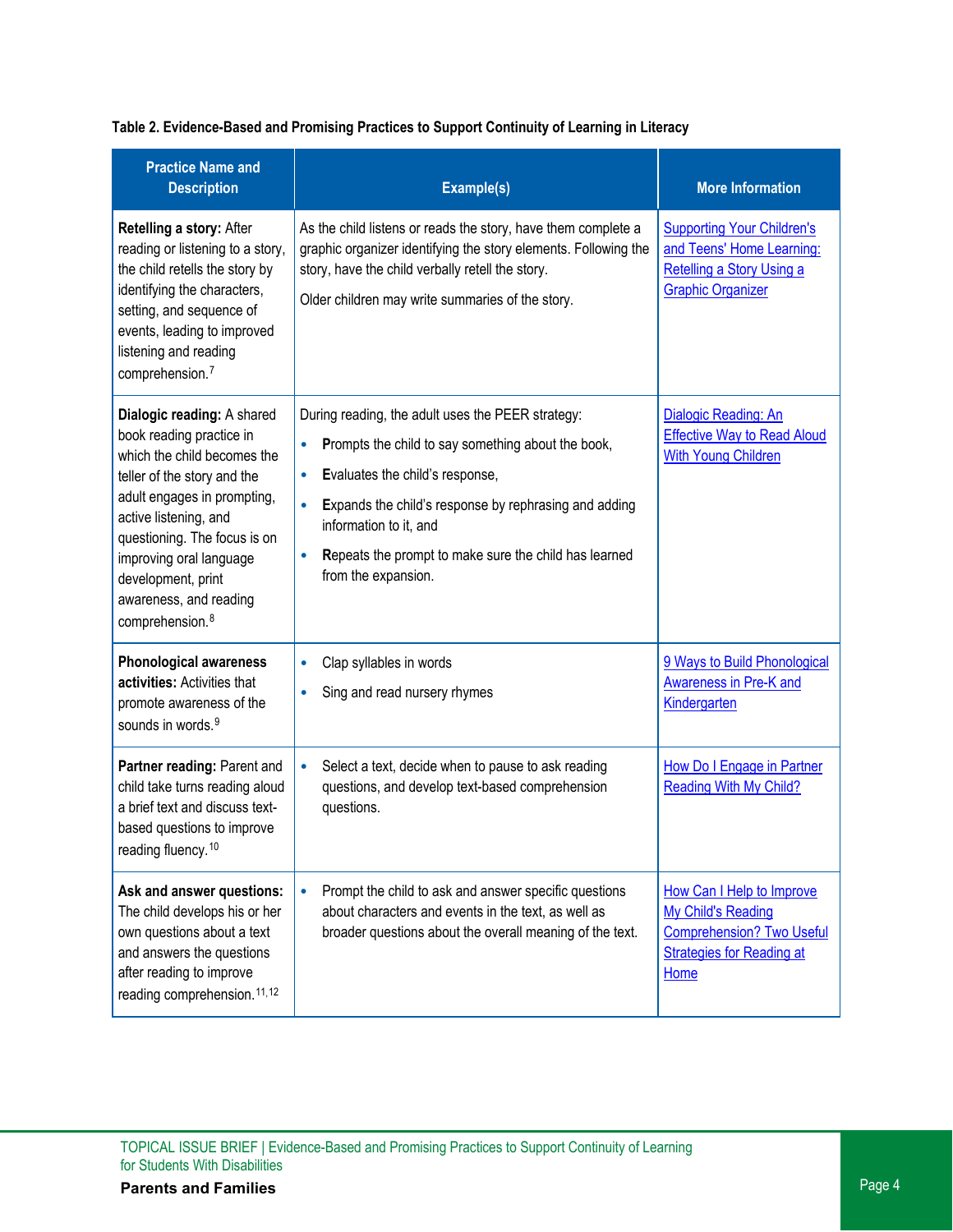| <b>Description</b>                                                                                                                                                                                                        |                                                                                                                                                                                  |                                                                                                                                 |
|---------------------------------------------------------------------------------------------------------------------------------------------------------------------------------------------------------------------------|----------------------------------------------------------------------------------------------------------------------------------------------------------------------------------|---------------------------------------------------------------------------------------------------------------------------------|
| Identify the main idea:<br>When reading at home, stop<br>mainly about.<br>after one or two paragraphs<br>and ask your child to tell you<br>"what."<br>the main idea to improve<br>reading comprehension. <sup>13,14</sup> | Name the "who" or "what" the paragraph or section is<br>Identify the most important information about the "who" or<br>Write a statement that combines the information in steps 1 | How Can I Help to Improve<br>My Child's Reading<br><b>Comprehension? Two Useful</b><br><b>Strategies for Reading at</b><br>Home |

### **Table 3. Evidence-Based and Promising Practices to Support Continuity of Learning in Math**

| <b>Practice Name and</b><br><b>Description</b>                                                                                                                                                                                      | Example(s)                                                                                                                                                                                                                                                                                                | <b>More Information</b>                                                                            |
|-------------------------------------------------------------------------------------------------------------------------------------------------------------------------------------------------------------------------------------|-----------------------------------------------------------------------------------------------------------------------------------------------------------------------------------------------------------------------------------------------------------------------------------------------------------|----------------------------------------------------------------------------------------------------|
| Math attitudes and growth<br>mindset: Implement a "can<br>do" approach to math, in both<br>parent and child, to improve<br>math performance and<br>achievement. <sup>15</sup>                                                       | Show the child how math is useful in life.<br>$\bullet$<br>Do not share negative feelings about math with children.<br>$\bullet$                                                                                                                                                                          | <b>Growth Mindset for Parents</b><br>6 Ways to Help Kids Develop<br><b>Positive Math Attitudes</b> |
| Teach children how math is<br>visible in the world: Model<br>and support children's use of<br>math language and ideas to<br>describe the world around<br>them. $16$                                                                 | Count objects and encourage your child to maintain one-<br>to-one correspondence.<br>Count and categorize objects.<br>$\bullet$<br>Use blocks to model and solve addition and subtraction<br>$\bullet$<br>problems.<br>Use open-ended questions to prompt children to apply<br>۰<br>their math knowledge. | <b>Two Strategies to Help Your</b><br><b>Child Learn to Love Math</b>                              |
| Teach early geometry and<br>patterns: Help children<br>recognize and name shapes,<br>and identify and create<br>patterns to improve<br>performance specifically in<br>geometry, math operations,<br>and number sense. <sup>17</sup> | Identify shapes in books and in the world.<br>$\bullet$<br>Teach the essential characteristics of shapes (e.g.,<br>triangles always have three angles).<br>Use geometry vocabulary such as sides and angles.<br>$\bullet$<br>Create patterns using blocks.<br>$\bullet$                                   | <b>Two Strategies to Help Your</b><br><b>Child Learn to Love Math</b>                              |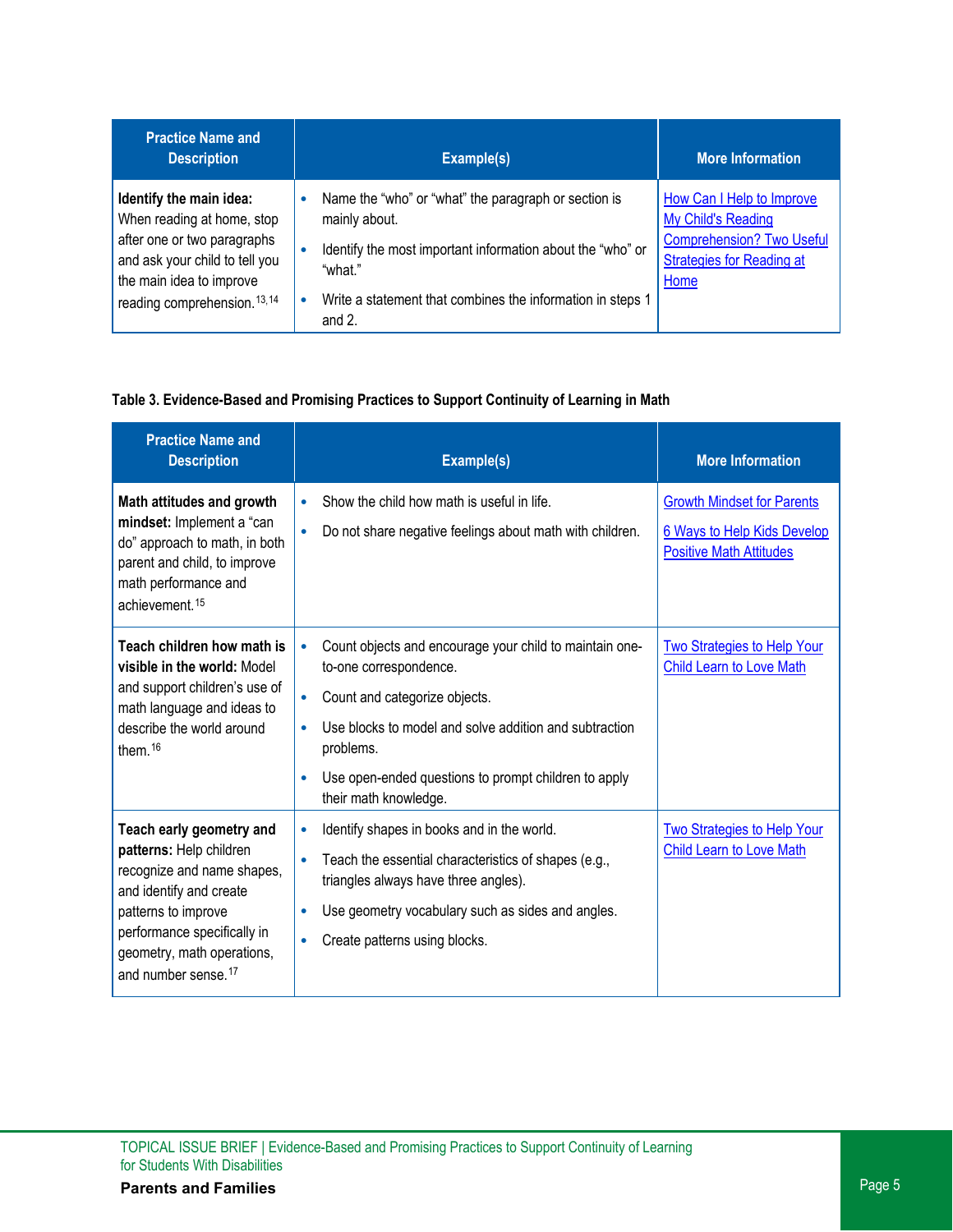| <b>Practice Name and</b><br><b>Description</b>                                                                                                                                                                                                          | Example(s)                                                                                                                                                                                                                                                                                                                   | <b>More Information</b>                                                                                                                                                                                                                                                                            |
|---------------------------------------------------------------------------------------------------------------------------------------------------------------------------------------------------------------------------------------------------------|------------------------------------------------------------------------------------------------------------------------------------------------------------------------------------------------------------------------------------------------------------------------------------------------------------------------------|----------------------------------------------------------------------------------------------------------------------------------------------------------------------------------------------------------------------------------------------------------------------------------------------------|
| <b>Visual representations of</b><br>math concepts: Support<br>children's math understanding<br>by using number lines,<br>graphs, simple drawings, and<br>concrete objects such as<br>blocks to improve<br>understanding of math<br>facts. <sup>18</sup> | Use a number line to demonstrate how to solve an<br>$\bullet$<br>addition or subtraction problem.<br>Use small objects (i.e., manipulatives) to model how four<br>multiplied by two means four groups of two, which means<br>eight total objects.<br>Use a simple drawing to represent a two-digit addition<br>٠<br>problem. | <b>Using Number Lines to teach</b><br>Number Concepts in the<br><b>Elementary Grades</b><br><b>Using Visual Representations</b><br>to Assist Elementary and<br><b>Middle School Students</b><br><b>Struggling With Math</b><br>7 Math Tools for Grade-<br><b>Schoolers You Can Find at</b><br>Home |
| Math fluency practice: Offer<br>brief (10-minute) practice<br>sessions to help children<br>develop and maintain math<br>facts knowledge. <sup>19</sup>                                                                                                  | Use flashcards or technology to provide brief practice<br>$\bullet$<br>sessions focused math facts.<br>Use games that provide practice with math facts.<br>Ċ                                                                                                                                                                 | To Master Basic Math Facts:<br><b>Strategize, Then Memorize</b>                                                                                                                                                                                                                                    |

### *Example in Action*

#### **Parents of Liliana, age 11; Bryce, age 9; and Marisa, age 6**

The parents of these children in elementary and middle school, two of whom have individualized education programs, describe what strategies have worked best for them to make homeschooling work during the COVID-19 outbreak.

Their philosophy: "We communicate with the teachers frequently and follow their lead as far as instruction. They provide the lessons and we provide the support. We also try to create an environment that facilitates learning even beyond their classroom lessons."

Strategies that have worked for them are as follows:

#### *Daily Schedule*

- They communicate with their children's teachers to establish and, where necessary, modify the daily virtual learning schedule for each child to meet their needs. For instance, they sought longer and more frequent one-on-one check ins to ensure one child (who was struggling with content) understood their work from the day.
- They build in time for each child to have breaks during the day. They build in time for physical activity and encourage other beneficial activity away from a screen.
- Together with their children, they do quality activities such as work a puzzle, play a strategic game, or do other activities that engage them.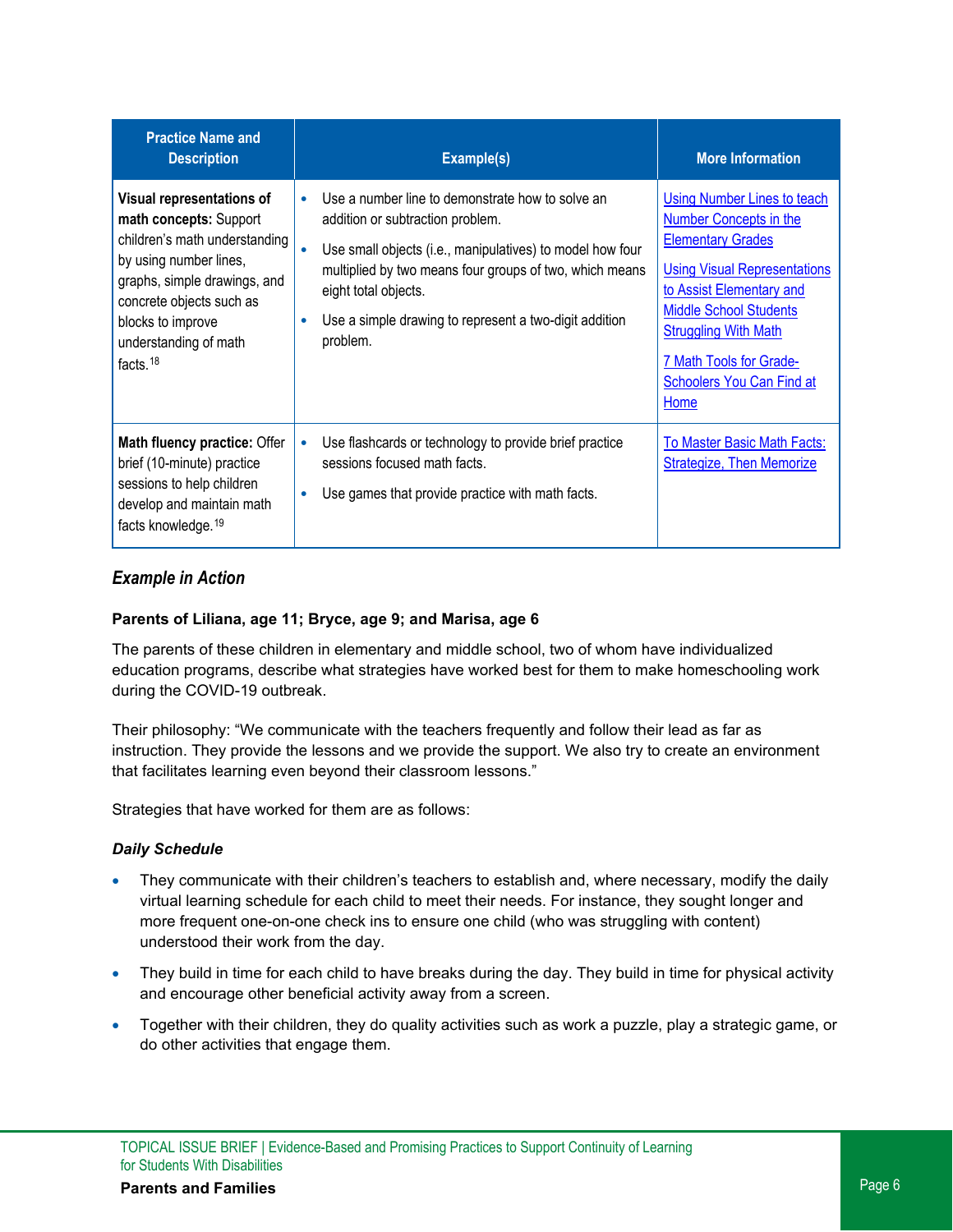#### *Accountability*

- While they support their children's work (particularly the youngest child who needs help accessing the virtual classroom platforms), they encourage their children to take ownership of their work and maintain their successful classroom habits just like they would at school.
- They refrain from joining each child's on-screen interactions with their teachers, and instead let the teachers tell them if they need to involve them or communicate with the teacher about the child's progress separately.

#### *Social and Emotional Engagement*

- They build in time for each child to engage with another friend or family member outside the home via electronic communication.
- They encourage each child to take time to themselves and separate from the family for their "alone time" during the day.
- They talk to their children one-on-one to ask how they are feeling, ask how they can support the transition to this new structure, and ask if the child has any fears about the COVID-19 crisis.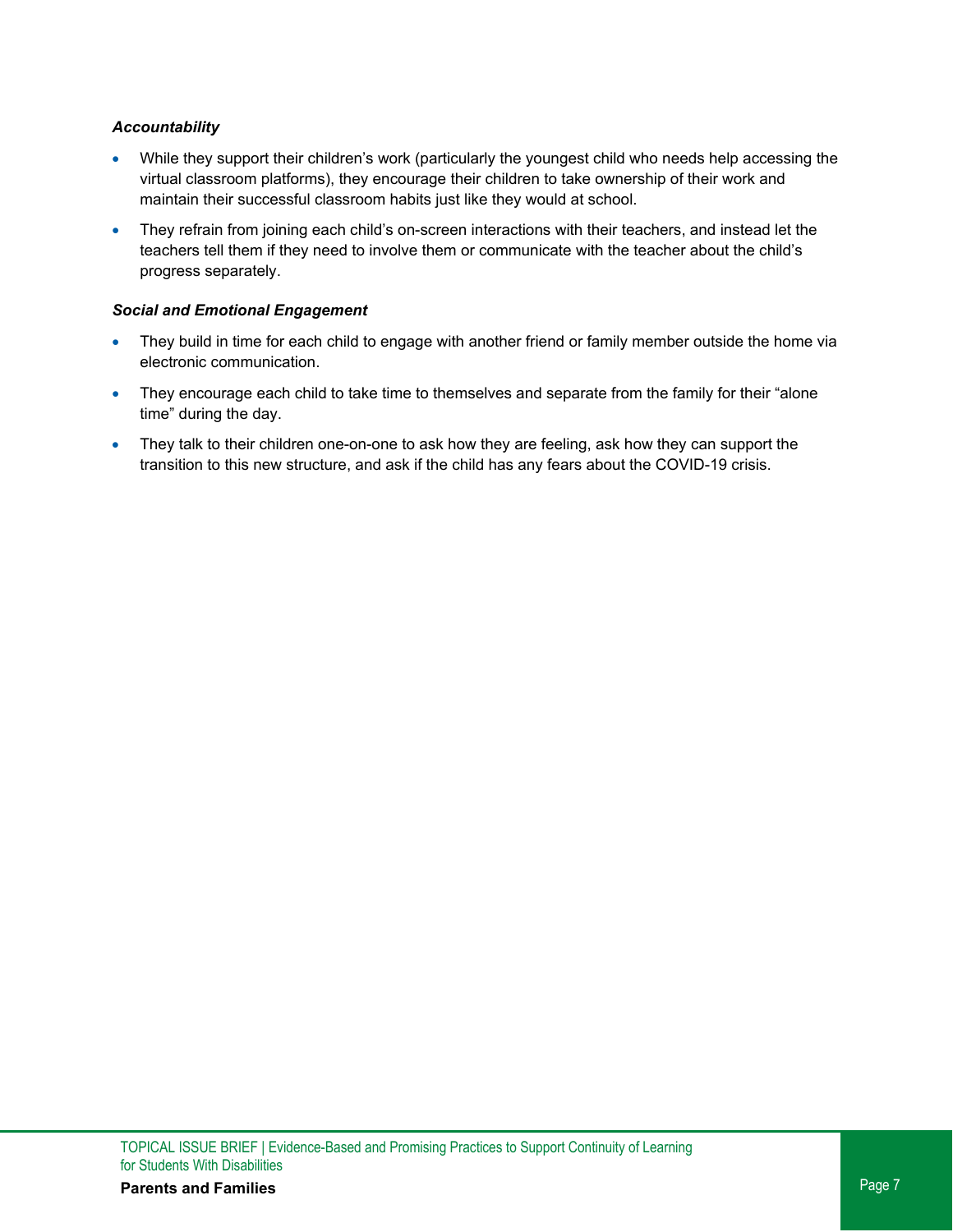### **Practices for Young Children (Ages 2–5)**

Parents are the true experts on their children, and there is no one-size-fits-all approach to raising and teaching children. Each child comes with a unique set of experiences, abilities, needs, and backgrounds. Parenting and educating young children, ages 2–5, encompasses unique challenges and opportunities, as young children learn and grow rapidly, both socially and emotionally.[20](#page-16-0) Nurturing, coaching, and playing with your child can be a key to success as they grow.

The practice information, examples, and resources align with the following areas:

- Early language and literacy and early numeracy and mathematics
- Social and emotional development, which involves several interrelated areas of development, including social relationships and interaction, emotional awareness, and self-regulation and cooperation
- Motor skills development and functional abilities
- Positive parenting

Keep in mind that children develop skills and coordination at different paces. Being aware of each child's specific needs and their developmental level can help you adjust your expectations and daily activities.

Many resources are emerging for virtual learning in response to the closing of schools of schools and early care and education centers. Although online tools are likely essential to maintaining the level of engagement your young child is accustomed to, technology use should be balanced while being used to enhance learning and development. However, for younger children, it could be more beneficial to find resources [a](#page-7-0)nd activities online to then use with young children face-to-face.<sup>a</sup>

<span id="page-7-0"></span><sup>&</sup>lt;sup>a</sup> For more guidance about the research behind and guidance for using technology with very young children, please visit: [https://www.zerotothree.org/resources/series/screen-sense.](https://www.zerotothree.org/resources/series/screen-sense)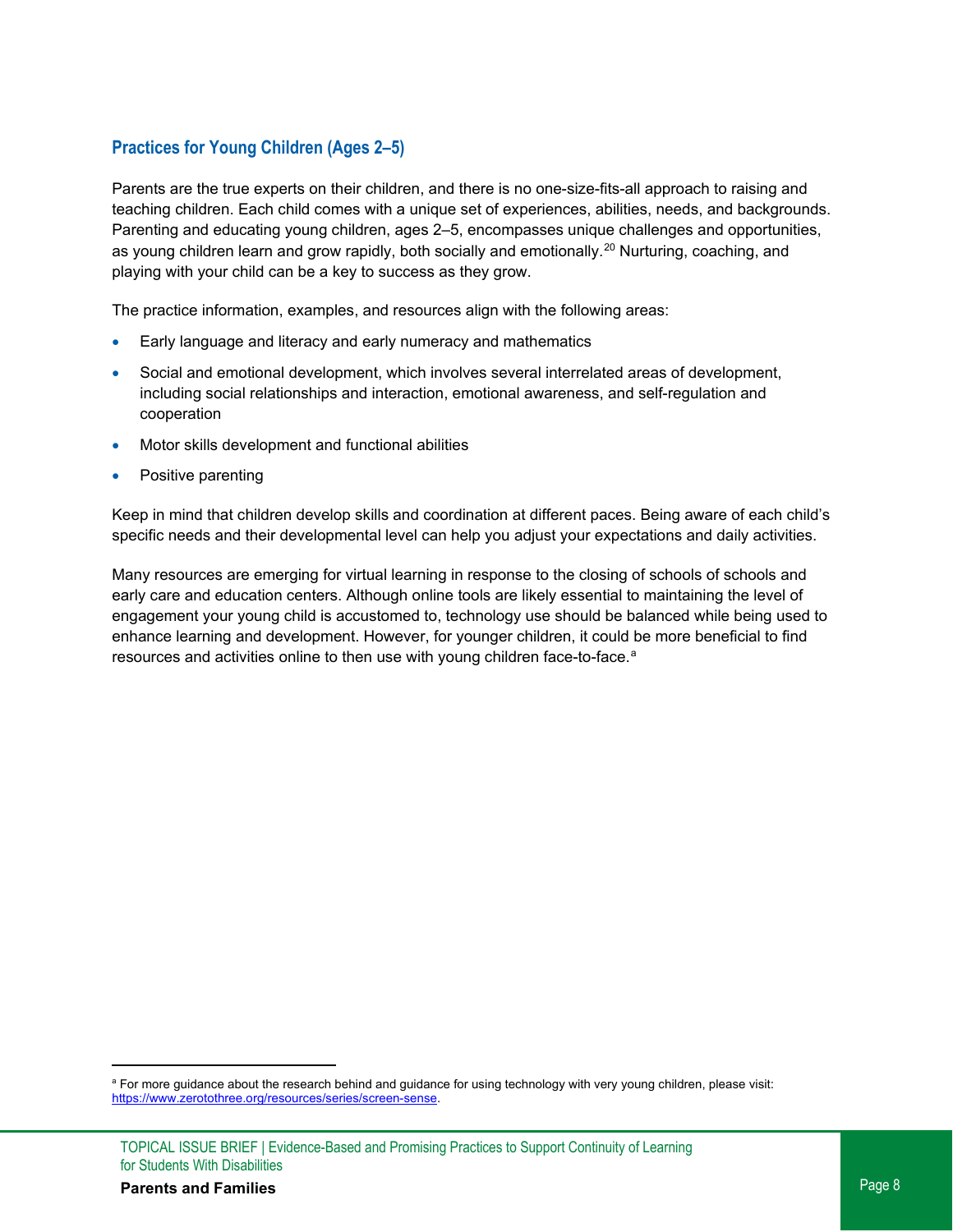#### **Table 4. Evidence-Based and Promising Practices to Support Continuity of Learning for Young Children**

| <b>Practice</b>                                                                                                                                                                                                                                                                                                                                                                                                                                                                                                                                                                                                                                                                                 | Example(s)                                                                                                                                                                                                                                                                                                                                                                                                                                                                                                                                                                                                                                                                                                                                                                | <b>More Information</b>                                                                                                                                                        |
|-------------------------------------------------------------------------------------------------------------------------------------------------------------------------------------------------------------------------------------------------------------------------------------------------------------------------------------------------------------------------------------------------------------------------------------------------------------------------------------------------------------------------------------------------------------------------------------------------------------------------------------------------------------------------------------------------|---------------------------------------------------------------------------------------------------------------------------------------------------------------------------------------------------------------------------------------------------------------------------------------------------------------------------------------------------------------------------------------------------------------------------------------------------------------------------------------------------------------------------------------------------------------------------------------------------------------------------------------------------------------------------------------------------------------------------------------------------------------------------|--------------------------------------------------------------------------------------------------------------------------------------------------------------------------------|
| Early language and literacy:<br>Provide multiple ways for<br>young children to engage with<br>words and texts to promote<br>early reading skills, such as<br>interpreting pictures and<br>symbols, letter recognition,<br>sound knowledge,<br>vocabulary, and sight word<br>recognition. <sup>21,22</sup> This will<br>prepare them for stronger<br>reading skills as they get<br>older, 23, 24 developing skills for<br>decoding, oral reading<br>fluency, reading<br>comprehension, writing, and<br>spelling. <sup>25</sup> Preliteracy<br>practices are especially<br>important for children who are<br>most at risk for reading delays<br>due to poverty and<br>disabilities. <sup>26</sup> | Provide opportunities for children to see, hear, and<br>$\bullet$<br>explore throughout the day to build early literacy skills.<br>Children think differently from adults, so take your time as<br>you answer their questions. Also, children, including those<br>with special needs, tire easily so try to keep their interest<br>but do not push too hard. <sup>27</sup><br>Read or just share a book with the child to help with later<br>reading achievement. <sup>28</sup><br>Use electronic books (or e-story books) to promote<br>$\bullet$<br>literacy development by supporting vocabulary<br>development, engagement, and comprehension. <sup>29</sup><br>Allow limited use of high-quality literacy apps and games<br>on tablets and other electronic devices. | <b>Accessible Games From</b><br><b>PEEP and the Big Wide</b><br>World<br><b>Khan Academy Kids</b><br><b>Reading Rockets</b><br><b>Story Mentors</b><br><b>Storyline Online</b> |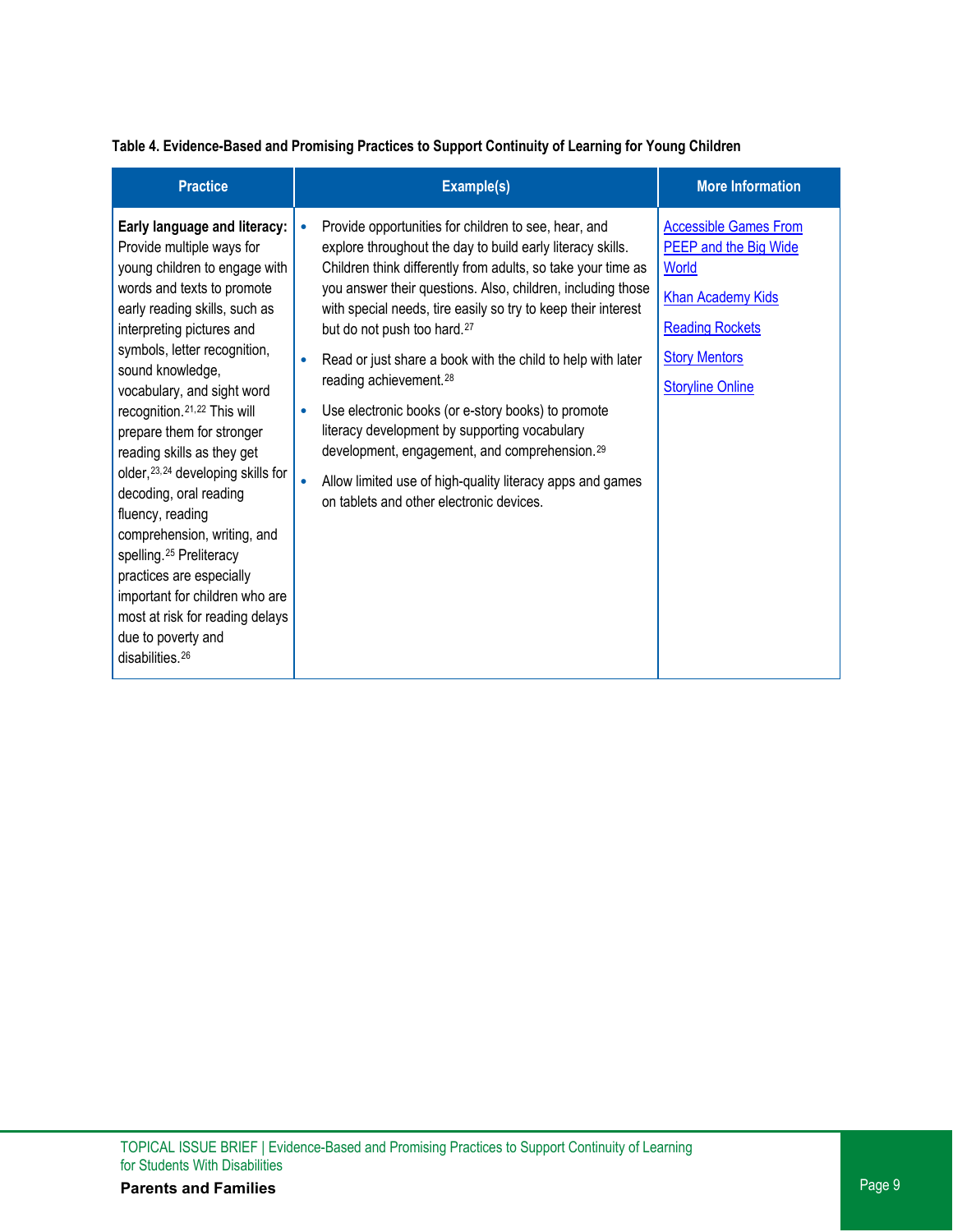| <b>Practice</b>                                                                                                                                         | Example(s)                                                                                                                                                                                                                                   | <b>More Information</b>                                                           |
|---------------------------------------------------------------------------------------------------------------------------------------------------------|----------------------------------------------------------------------------------------------------------------------------------------------------------------------------------------------------------------------------------------------|-----------------------------------------------------------------------------------|
| Early numeracy and early<br>childhood mathematics:<br>Help children learn to<br>understand their world in<br>terms of numbers and shapes                | Play with shape sorters and count the number of sides,<br>$\bullet$<br>talk about the shape, and describe the colors. You can<br>make your own shapes and ask your child to "hop onto<br>the green triangle" or "jump onto the blue circle." | <b>Bedtime Math</b><br><b>Help Your Child Develop</b><br><b>Early Math Skills</b> |
| and begin to connect ideas<br>and think logically, 30 building                                                                                          | Gather objects, such as toys or pebbles, and then count<br>$\bullet$<br>and sort them based on size, color, or shape.                                                                                                                        |                                                                                   |
| toward developing an early<br>understanding of math skills,                                                                                             | Read children's books that rhyme, repeat, or have<br>$\bullet$<br>numbers in them.                                                                                                                                                           |                                                                                   |
| such as understanding<br>quantities, counting, and<br>matching and sorting<br>objects <sup>31</sup> through everyday<br>routines and activities. 32, 33 | While going on walks, point out numbers such as<br>$\bullet$<br>addresses on houses and show how each house has its<br>own number. You can begin to teach your child your<br>phone number.                                                   |                                                                                   |
|                                                                                                                                                         | Point out the different sizes of objects around you, ranging<br>$\bullet$<br>from small toys to cars and trucks to pets big and small.                                                                                                       |                                                                                   |
|                                                                                                                                                         | Cooking is a fun activity that teaches children how to<br>$\bullet$<br>count, measure, and add as they help you fill, mix, and<br>pour the ingredients together.                                                                             |                                                                                   |
|                                                                                                                                                         | Have your child help you with laundry. Ask them to sort<br>out the different types of clothing (shorts, shirts, pants), or<br>by color. They can help you to match socks.                                                                    |                                                                                   |
|                                                                                                                                                         | Work with different groups of objects to match sets<br>$\bullet$<br>according to color or shape, or count and compare sets of<br>items. Identify, for example, which group has four and<br>which has five items.                             |                                                                                   |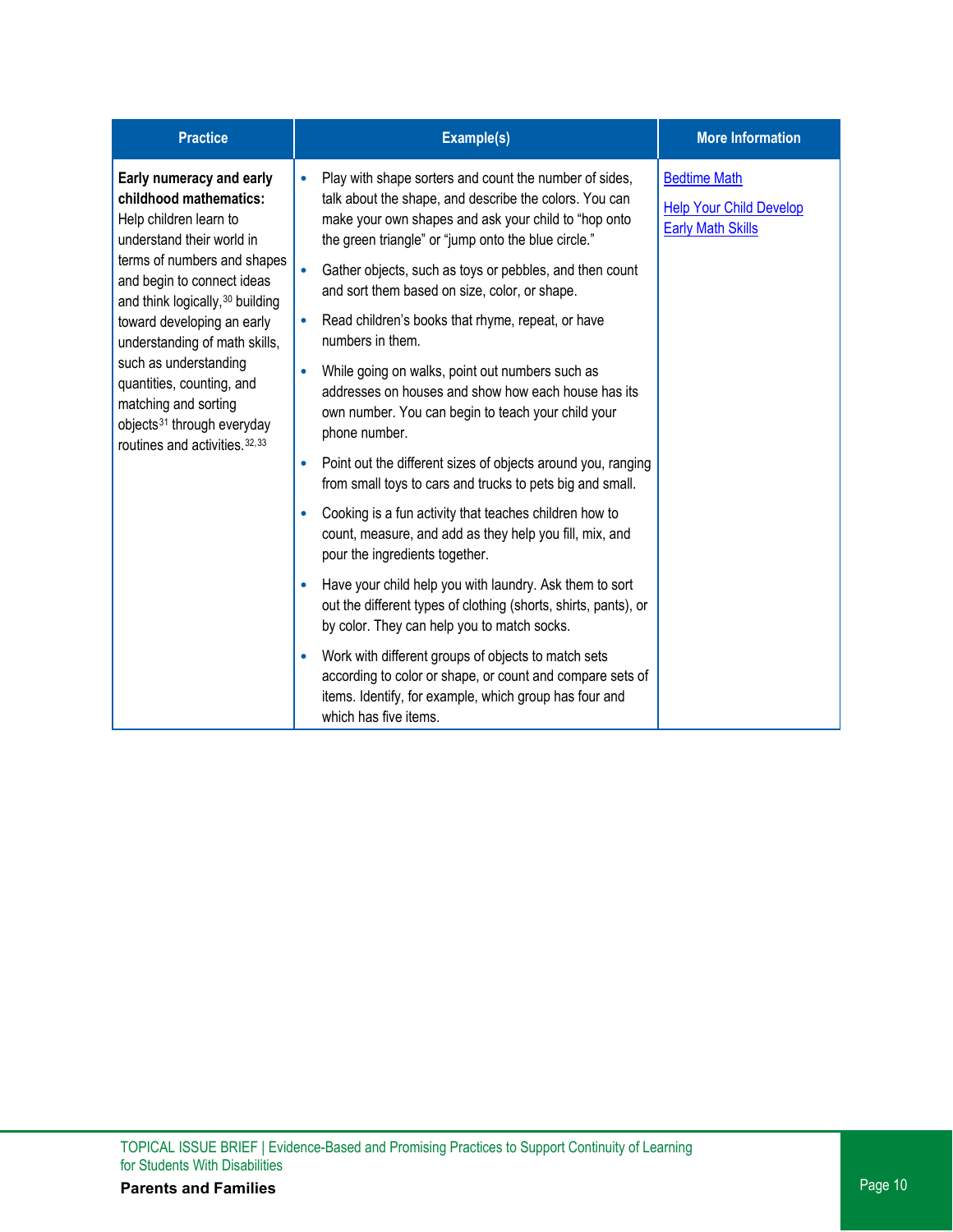| <b>Practice</b>                                                                                                                                                                                                                                                                                                                                     | Example(s)                                                                                                                                                                                                                                                                                                                                                                                                                                                                                                                                                                                                                                                                                                                                                                                                                                                                                                                                       | <b>More Information</b>                                                                                                                                                                                                                                                                                                                                                                                                                                                                                                                                                                                                      |
|-----------------------------------------------------------------------------------------------------------------------------------------------------------------------------------------------------------------------------------------------------------------------------------------------------------------------------------------------------|--------------------------------------------------------------------------------------------------------------------------------------------------------------------------------------------------------------------------------------------------------------------------------------------------------------------------------------------------------------------------------------------------------------------------------------------------------------------------------------------------------------------------------------------------------------------------------------------------------------------------------------------------------------------------------------------------------------------------------------------------------------------------------------------------------------------------------------------------------------------------------------------------------------------------------------------------|------------------------------------------------------------------------------------------------------------------------------------------------------------------------------------------------------------------------------------------------------------------------------------------------------------------------------------------------------------------------------------------------------------------------------------------------------------------------------------------------------------------------------------------------------------------------------------------------------------------------------|
| Social relationships,<br>interaction, and<br>cooperation: Help young<br>children develop socially by<br>taking turns, playing together,<br>helping friends and family,<br>communicating about<br>emotions, and learning to<br>cooperate with others. 34                                                                                             | Provide age-appropriate toys and books so toddlers can<br>٠<br>explore their environment safely and independently. <sup>35</sup><br>$\bullet$<br>Offer children choices throughout the day, such as<br>choosing toys, books, snacks, or activities. This allows<br>children to feel engaged and in control. Also teach<br>children to share and take turns throughout the day.<br>Identify and talk about emotions to help young children<br>$\bullet$<br>understand their own and others' feelings. You can play<br>games where stuffed animals are fighting, or you can<br>practice how to share. Pretend play and reading stories<br>can also provide opportunities to discuss feelings and<br>teach social skills.<br>Be aware of how much stimulation is comfortable for your<br>child. Some children may need more play, stimulation, or<br>attention, so figuring out the right balance can help keep<br>children interested and engaged. | <b>Accessible Games From</b><br>PEEP and the Big Wide<br><b>World</b><br><b>Building Social Skills in</b><br><b>Young Children</b><br><b>Fostering Healthy Social &amp;</b><br><b>Emotional Development in</b><br><b>Young Children: Tips for Early</b><br><b>Childhood Teachers and</b><br>Providers (from the U.S.<br><b>Department of Education</b> )<br><b>The Incredible Years</b><br><b>Strategies to Build Social</b><br>Interaction<br><b>The Pyramid Model</b><br>Talk, Read, and Sing<br><b>Together Every Day! Tip</b><br><b>Sheets for Families,</b><br><b>Caregivers and Early</b><br><b>Learning Educators</b> |
| Emotional awareness: Help<br>young children learn to<br>understand their feelings and<br>actions as well as those of<br>other people, and to<br>understand how these<br>feelings and actions affect<br>themselves and others.<br>Research suggests a positive<br>association between social<br>and emotional skills and<br>academic outcomes. 36,37 | Encourage young children to understand their feelings,<br>۰<br>which is the first step toward managing them.<br>Model calming or self-soothing strategies by taking deep<br>$\bullet$<br>breaths to relax, as your child will often follow your lead.<br>Give choices because a child who takes more<br>$\bullet$<br>responsibility for the outcome may feel more in control<br>and able to cope.<br>Point out pictures of faces that show emotions to teach<br>children the names of feelings such as happy, sad, and<br>angry.<br>When reading a story, ask children to imagine they are<br>one of the characters and then ask them what they are<br>feeling and why.                                                                                                                                                                                                                                                                          | <b>First Feelings: The</b><br><b>Foundation of Healthy</b><br><b>Development, Starting From</b><br><b>Birth</b><br><b>Fostering Healthy Social and</b><br><b>Emotional Development in</b><br>Young Children: Tips for<br><b>Families</b><br><b>Talking to Children About</b><br>Coronavirus (COVID19)                                                                                                                                                                                                                                                                                                                        |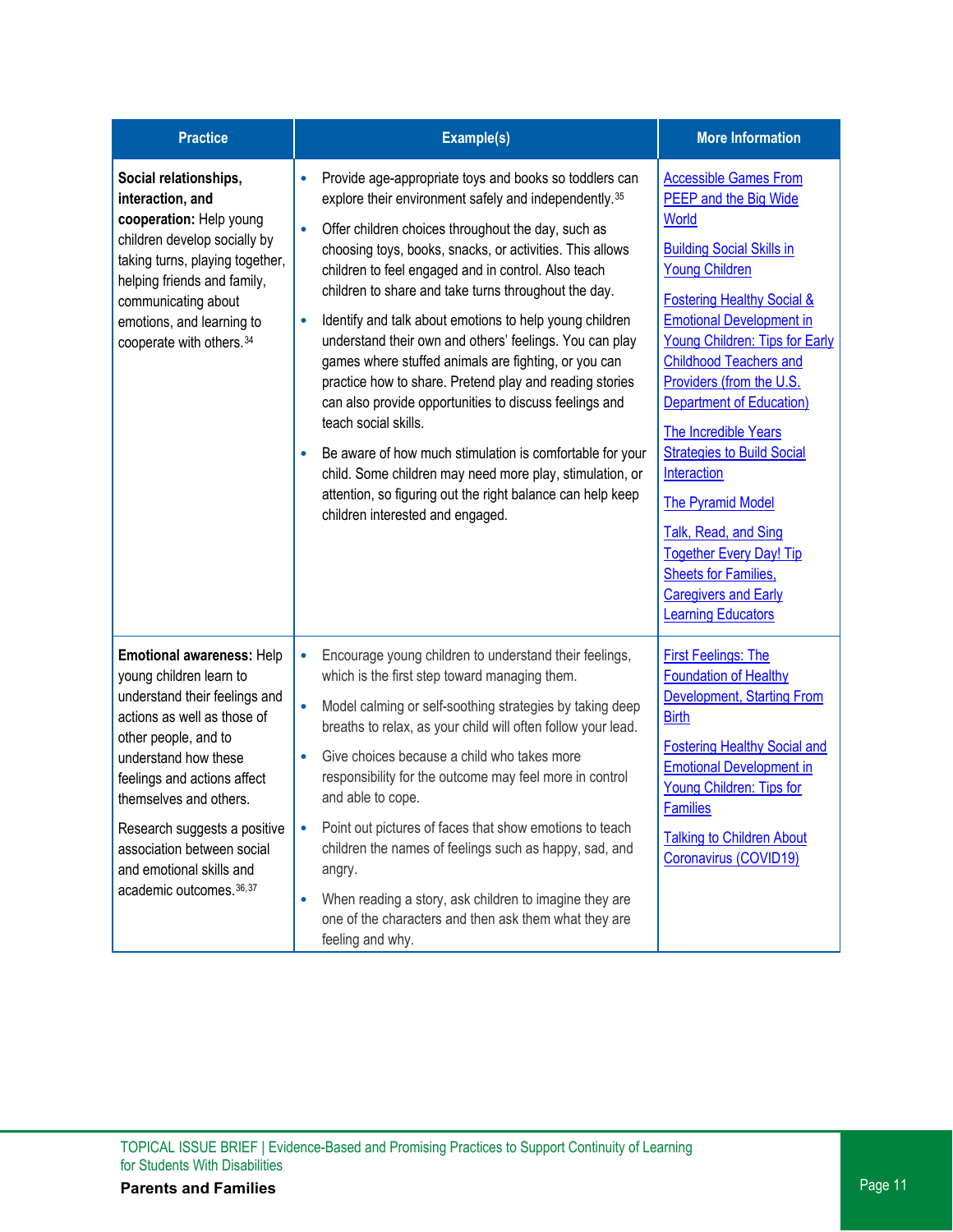| <b>Practice</b>                                                                                                                                                                                                                                                                                                                 | Example(s)                                                                                                                                                                                                                                                                                                                                                                                                                                                                                                                                                                                                                                                                                                                                                                                                                                                                                                                                                                                                                                                           | <b>More Information</b>                                                                                                                                                                                                                                                                                                                                                                                                                                                                                                                                                                                                                                                                                                                                                                         |
|---------------------------------------------------------------------------------------------------------------------------------------------------------------------------------------------------------------------------------------------------------------------------------------------------------------------------------|----------------------------------------------------------------------------------------------------------------------------------------------------------------------------------------------------------------------------------------------------------------------------------------------------------------------------------------------------------------------------------------------------------------------------------------------------------------------------------------------------------------------------------------------------------------------------------------------------------------------------------------------------------------------------------------------------------------------------------------------------------------------------------------------------------------------------------------------------------------------------------------------------------------------------------------------------------------------------------------------------------------------------------------------------------------------|-------------------------------------------------------------------------------------------------------------------------------------------------------------------------------------------------------------------------------------------------------------------------------------------------------------------------------------------------------------------------------------------------------------------------------------------------------------------------------------------------------------------------------------------------------------------------------------------------------------------------------------------------------------------------------------------------------------------------------------------------------------------------------------------------|
| Self-regulation and<br>cooperation: Provide<br>structured environments.<br>supportive relationships, and<br>direct instruction to build self-<br>regulation skills, which<br>include effectively managing<br>their thoughts, feelings, and<br>behaviors; paying attention;<br>planning; and following<br>through with tasks. 38 | For toddlers and preschoolers, talk, read, and sing<br>$\bullet$<br>together every day; young children learn by interacting. 39<br>Provide warm and consistent care by smiling, laughing,<br>$\bullet$<br>and cuddling.<br>Promote movement and active play, sensory exploration,<br>$\bullet$<br>and self-care exercises.<br>Implement mindfulness, visualization, and breathing<br>$\bullet$<br>exercises. Try yoga or go outside for nature walks; stop<br>and listen for different sounds.<br>Children of all ages thrive when maintaining consistent,<br>$\bullet$<br>predictable routines so they know what to expect during<br>the day, which increases their sense of security. Stick to<br>regular schedules for meals, naptime, reading, and<br>bedtime.<br>Individual differences in development require different<br>$\bullet$<br>levels of support aligned with level of need. <sup>40</sup> Some young<br>children may be more temperamentally sensitive or more<br>easily overwhelmed by sensory input, which can make it<br>harder to self-regulate. | <b>Cosmic Kids Yoga</b><br><b>Fostering Healthy Social &amp;</b><br><b>Emotional Development in</b><br>Young Children: Tips for Early<br><b>Childhood Teachers and</b><br>Providers (from the U.S.<br><b>Department of Education</b> )<br><b>Getting Started with</b><br>Mindfulness: A Toolkit for<br><b>Early Childhood</b><br>Organizations<br><b>The Incredible Years</b><br><b>Strategies to Build Social</b><br>Interaction<br><b>The Pyramid Model</b><br><b>Self-Regulation and Toxic</b><br><b>Stress: Foundations for</b><br><b>Understanding Self-</b><br><b>Regulation From an Applied</b><br><b>Developmental Perspective</b><br>Talk, Read, and Sing<br><b>Together Every Day! Tip</b><br><b>Sheets for Families,</b><br><b>Caregivers and Early</b><br><b>Learning Educators</b> |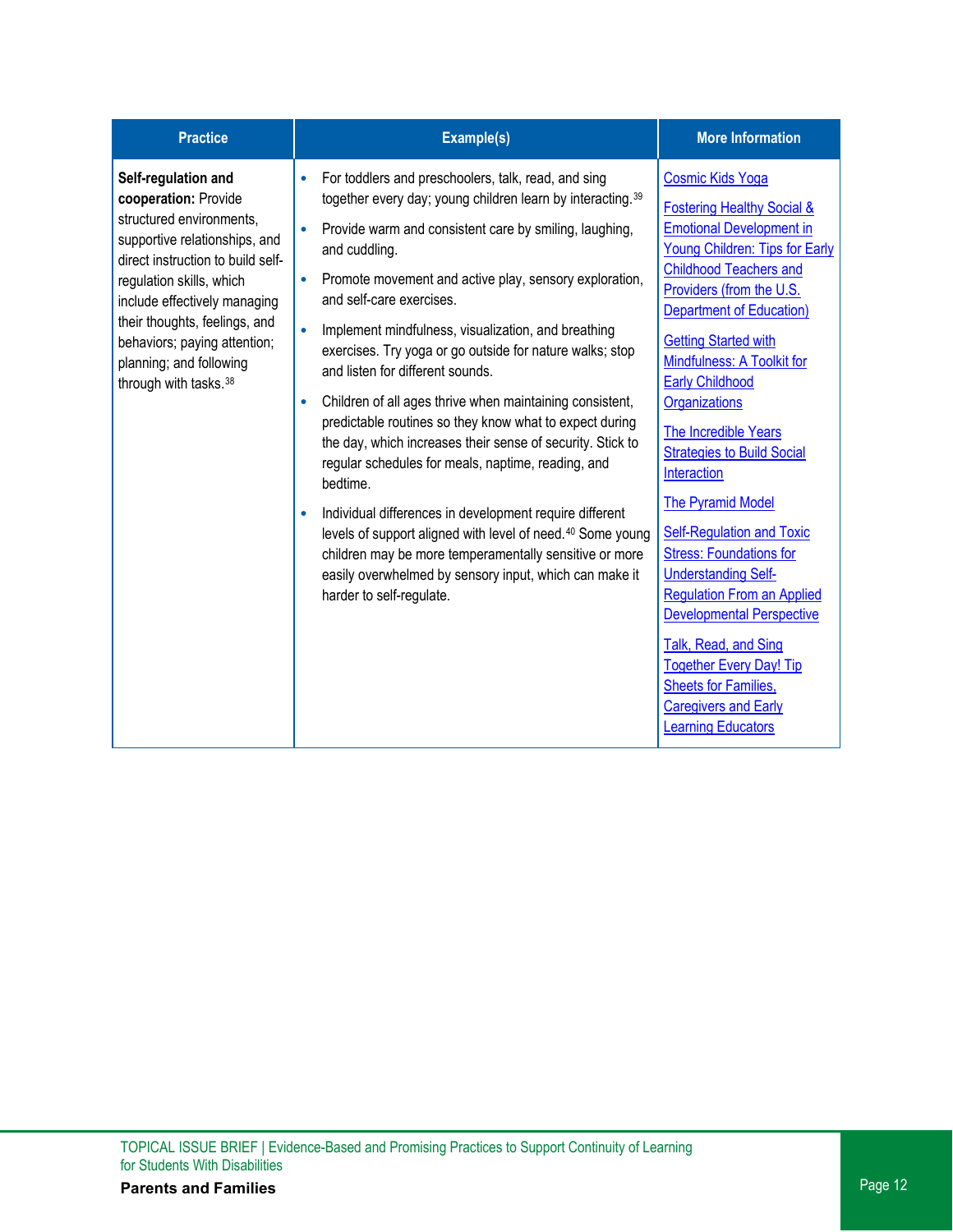| <b>Practice</b>                                                                                                                                                                                                                                                                                                                                                                                                                                                                                                                                                                               | Example(s)                                                                                                                                                                                                                                                                                                                                                                                                                                                                                                                                                                                                                                       | <b>More Information</b>                                                                                                                                                                                                                              |
|-----------------------------------------------------------------------------------------------------------------------------------------------------------------------------------------------------------------------------------------------------------------------------------------------------------------------------------------------------------------------------------------------------------------------------------------------------------------------------------------------------------------------------------------------------------------------------------------------|--------------------------------------------------------------------------------------------------------------------------------------------------------------------------------------------------------------------------------------------------------------------------------------------------------------------------------------------------------------------------------------------------------------------------------------------------------------------------------------------------------------------------------------------------------------------------------------------------------------------------------------------------|------------------------------------------------------------------------------------------------------------------------------------------------------------------------------------------------------------------------------------------------------|
| Motor skill development<br>and functional abilities:<br>Incorporate physical, gross<br>and fine motor skills, and<br>functional abilities. Fine motor<br>skills involve the smaller<br>muscle groups in the hands,<br>fingers, and wrists. Gross<br>motor skills involve the larger<br>muscle groups, such as arms<br>and legs. Functional abilities<br>include self-help skills and<br>behaviors, such as dressing,<br>feeding, toileting, and<br>organizational skills. <sup>41</sup><br>Developing these skills and<br>abilities is important for a<br>child's growth and<br>independence. | Build block towers or play with plastic brick toys.<br>$\bullet$<br>Use coloring books or encourage scribbling on paper. Do<br>$\bullet$<br>arts and crafts, such as finger painting or playing with<br>clay. Use scissors to cut paper.<br>During meals, practice using a spoon and a fork correctly.<br>$\bullet$<br>Allow children to put on their jackets to learn how to use a<br>$\bullet$<br>zipper and eventually buttons.<br>Movement is important for physical and intellectual<br>development. <sup>42</sup> Allow time for children to play, dance, run,<br>skip, and jump.                                                          | <b>Cosmic Kids Yoga</b><br><b>Healthy at Home: A Toolkit for</b><br><b>Supporting Families Impacted</b><br>by COVID-19<br><b>Help Your Child Build Fine</b><br><b>Motor Skills</b><br>Romper online exercise<br>classes                              |
| Positive parenting: Provide<br>encouragement and set limits<br>in a gentle way to help young<br>children develop positive<br>behaviors. This approach<br>recognizes each child's<br>individual needs and<br>addresses typical challenges<br>with empathy and respect.                                                                                                                                                                                                                                                                                                                         | Provide age-appropriate guidelines and consistent limits<br>$\bullet$<br>to your child's behavior.<br>Show interest and respond with sensitivity to your child's<br>$\bullet$<br>cues and communications.<br>Focus on your child's positive behavior and provide praise<br>$\bullet$<br>when they are learning a new skill, such as sharing, taking<br>turns, or putting away a toy.<br>Create a special, safe space such as a "cozy corner"<br>where children and parents can go when they need a<br>break. Parents can use this space to model "time out,"<br>and children can use it to calm down and regain control of<br>their feelings. 43 | <b>Fostering Healthy Social and</b><br><b>Emotional Development in</b><br>Young Children: Tips for<br><b>Families</b><br><b>Positive Behavioral</b><br><b>Interventions and Supports</b><br>(PBIS)<br><b>Positive Parenting</b><br><b>Approaches</b> |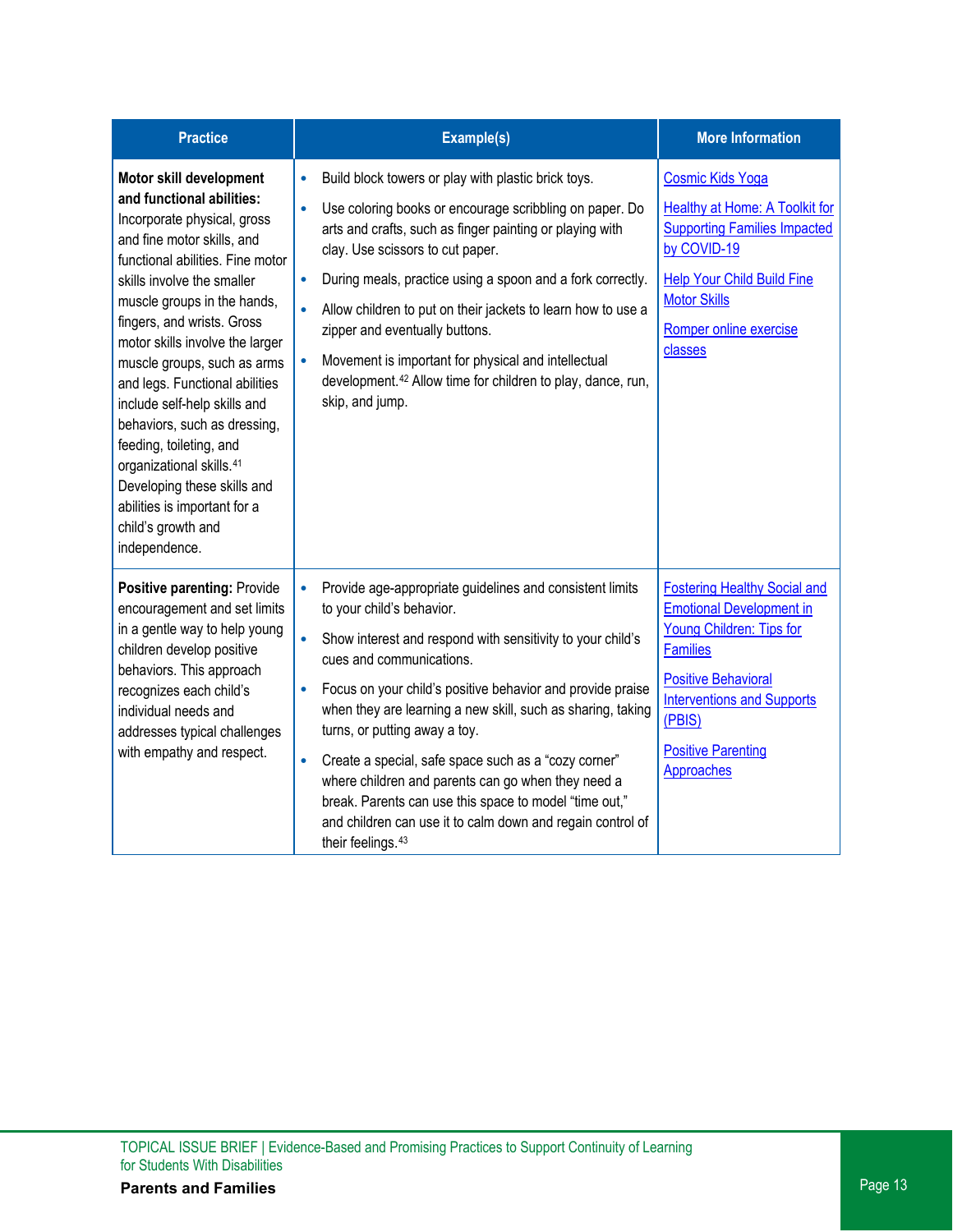### *Example in Action*

#### **Parent of Trina, 18 months old**

Trina's father describes how the early childhood practices he implemented at home are helping Trina develop. Using fine motor exercise with blocks, she manipulates the objects and uses her thinking skills to execute her plan to make a tower. Practicing her social skills, she asks her father for help when she needs assistance with the tower. Her effective communication allows her father to respond and provide the helps she needs (further enhancing her social skills as she sees herself as important and a good communicator). This then further builds her thinking skills as she learns how to solve the problem of making the tower taller.<sup>[44](#page-18-1)</sup>

*Trina (18 months old) was stacking blocks. She had put two square blocks on top of one another, then a triangle block on top of that. She discovered that no more blocks would balance on top of the triangle-shaped block. She looked up at her dad and showed him the block she couldn't get to stay on top, essentially telling him with her gesture, "Dad, I need help figuring this out." Her father showed her that if she took the triangle block off and used a square one instead, she could stack more on top. She then added two more blocks to her tower before proudly showing her creation to her dad: "Dada, Ook! Ook!"*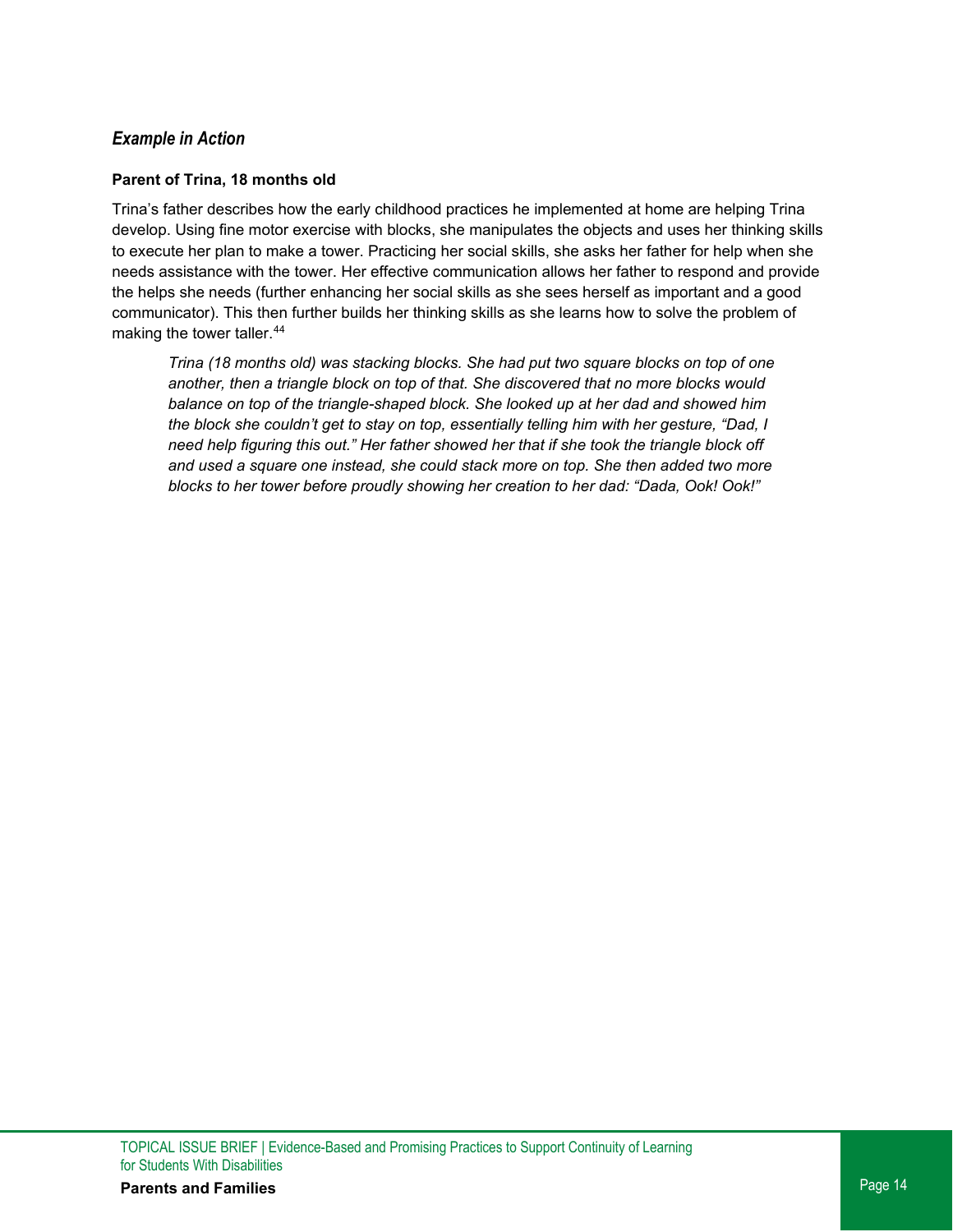## Additional Resources

[A Parent's Guide to Virtual Learning: 4 Actions to Improve Your Child's Experience With Online Learning](https://www.ncld.org/wp-content/uploads/2020/03/A-Parents-Guide-to-Virtual-Learning-4-Actions-To-Improve-your-Childs-Experience-with-Online-Learning.pdf) This guide provides a brief list of four things that parents should know, and actions they can take, to guide children's learning in a virtual setting, including links to additional resources.

[Birth to 5: Watch Me Thrive!](https://www.acf.hhs.gov/ecd/child-health-development/watch-me-thrive) This resource outlines the coordinated federal effort to encourage healthy child development, universal developmental and behavioral screening for children, and support for the families and providers who care for them.

[Bookshare: Learning at Home During COVID-19](https://www.bookshare.org/cms/help-center/learning-center/learning-at-home-parents) These resources for parents will help students with dyslexia, blindness, cerebral palsy, and other reading barriers to continue learning during school closures.

[Doing the Math: Supporting Students With Disabilities in Online Courses](https://journals.sagepub.com/doi/full/10.1177/0040059914528330) This article from the Council for Exceptional Children (CEC) describes specific considerations and strategies for parents when supporting their students with disabilities in beginning online instruction.

[Education Modified](http://educationmodified-4381533.hs-sites.com/at-home-learning-resources) This website provides two research-based strategy bundles for families of special populations students (or all students) that contain strategies and activities parents can use at home to complete schoolwork or provide enrichment learning activities for their children.

[How to Keep School Rhythm and Routines for Young Children at Home](https://www.edsurge.com/news/2020-03-17-how-to-keep-school-rhythm-and-routines-for-young-children-at-home) This resource shares what parents, caregivers, and teachers can do to provide hour-to-hour care and learning opportunities as they co-teach young children sheltering-in-place at home.

[Khan Academy](https://khanacademy.zendesk.com/hc/en-us/articles/360040167432-How-can-Khan-Academy-be-used-for-remote-learning-during-school-closures-) This website includes daily schedules, quizzes, and other tools and resources to support children's learning at home.

[Online Learning for Students With Disabilities: Recommendations for Parent Engagement](http://www.centerononlinelearning.res.ku.edu/wp-content/uploads/2017/04/Parent_Resource_Document_December2016.pdf) This information brief helps parents of children with disabilities understand how virtual instruction will meet the needs of their child and what their level of engagement will be in supporting their child's learning.

[National Head Start Association: Free Resources to Support Learning at Home](https://www.nhsa.org/educational-resources-learning-home) This set of resources and online tools and videos can help parents with young children continue their growth and development at home.

[Scholastic Learn at Home](https://classroommagazines.scholastic.com/support/learnathome.html?caching) Day-to-day projects and activities can keep kids reading, thinking, and growing.

Top Ten Tips for Parents (Adapted from the [Triple P Positive](https://nam01.safelinks.protection.outlook.com/?url=http%3A%2F%2Fwww.tusd1.org%2FPortals%2FTUSD1%2FDistrict%2Fdocs%2FAnnouncements%2Ftoptenforparents.pdf&data=02%7C01%7Cmirvine%40air.org%7C8bd75f7c88a548f36d8408d7d1bb99ba%7C9ea45dbc7b724abfa77cc770a0a8b962%7C0%7C0%7C637208475977738333&sdata=NuPwaPJfWB7l1nywzvIL7GLUQ1jT5CsyANvxgzKNKDk%3D&reserved=0) Parenting Program) These 10 tips for parents demonstrate how to cope with stress and anxiety during an outbreak. This tip sheet was created by the Arizona Department of Child Safety. It is presented in both English and Spanish.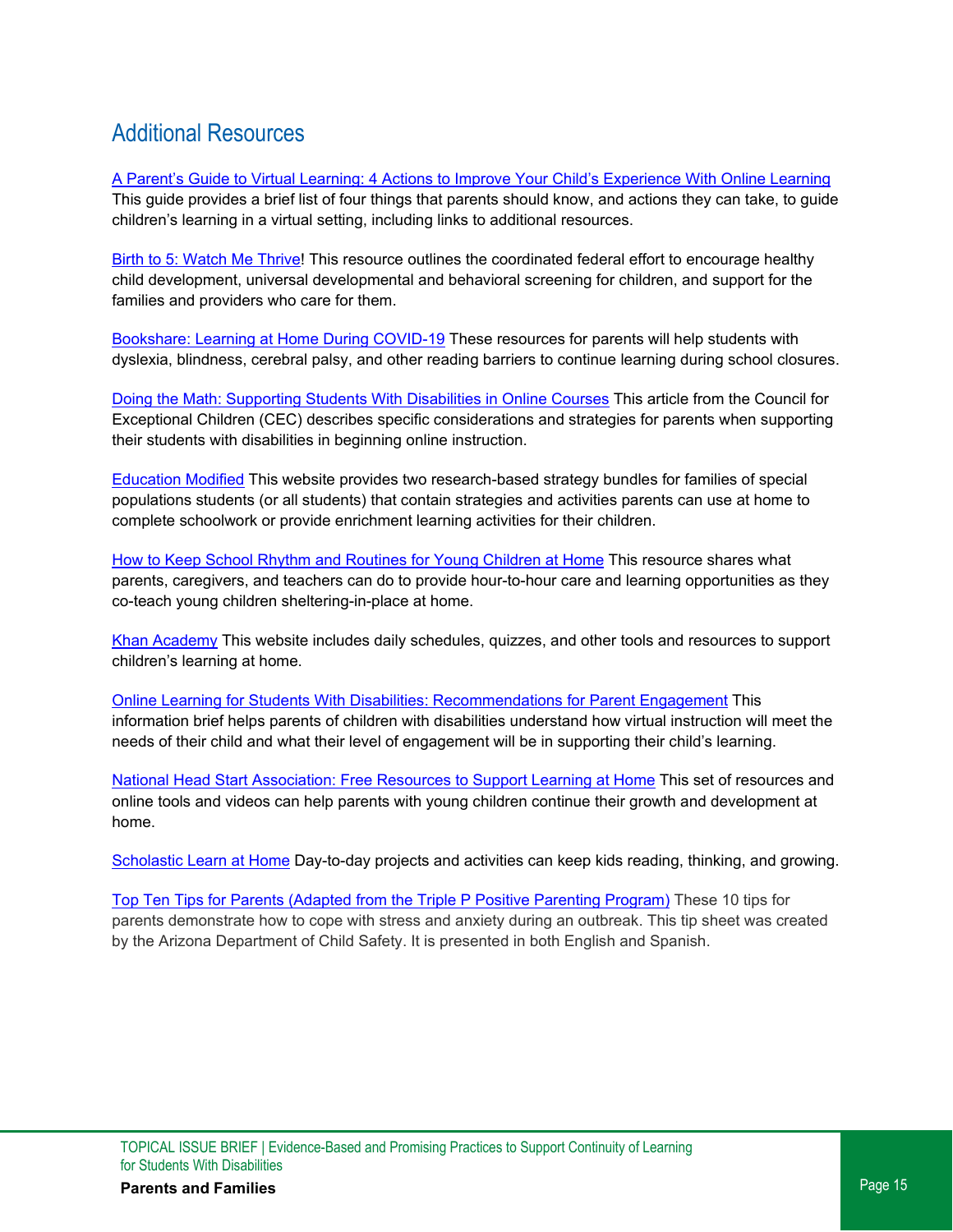## <span id="page-15-0"></span>References

<sup>1</sup> Education Week (2020, April 13). *Map: Coronavirus and school closures*. Retrieved from <https://www.edweek.org/ew/section/multimedia/map-coronavirus-and-school-closures.html>

<sup>2</sup> Henderson, A. T., & Mapp, K. L. (2002). *A new wave of evidence: The impact of school, family, and community connections on student achievement*. Austin, TX: National Center for Family and Community Connections With Schools.

<sup>3</sup> Center on Positive Behavioral Intervention and Supports. (2019). *Supporting families with PBIS at home.* Washington, DC: U.S. Department of Education.

<sup>4</sup> Cooper, J. O., Heron, T. E., & Heward, W. L. (2007). *Applied behavior analysis* (2nd ed.) Upper Saddle River, NJ: Pearson.

<sup>5</sup> Ramdass, D., & Zimmerman, B. J. (2011). Developing self-regulation skills: The important role of homework. *Journal of Advanced Academics, 22*(2), 194–218.

<sup>6</sup> Sheridan, S. M., Witte, A. L., Holmes, S. R., Coutts, M. J., Dent, A. L., Kunz, G. M., & Wu, C. (2017). A randomized trial examining the effects of conjoint behavioral consultation in rural schools: Student outcomes and the mediating role of the teacher–parent relationship. *Journal of School Psychology, 61*, 33–53.

 $^7$  Hogan, T., Bridges, M. S., Justice, L. M., & Cain, K. (2011). Increasing higher level language skills to improve reading comprehension. *Focus on Exceptional Children, 44*, 1–20.

<sup>8</sup> Lonigan, C. J., Anthony, J. L., Bloomfield, B. G., Dyer, S. M., & Samwel, C. S. (1999). Effects of two shared-reading interventions on emergent literacy skills of at-risk preschoolers. *Journal of Early Intervention, 22*(4), 306–322.

9 Foorman, B., Beyler, N., Borradaile, K., Coyne, M., Denton, C. A., Dimino, J., ... Wissel, S. (2016). *Foundational skills to support reading for understanding in kindergarten through 3rd grade* (NCEE 2016- 4008). Washington, DC: National Center for Education Evaluation and Regional Assistance (NCEE), Institute of Education Sciences, U.S. Department of Education.

 $10$  Leung, K. C. (2015). Preliminary empirical model of crucial determinants of best practice for peer tutoring on academic achievement. *Journal of Educational Psychology, 107*(2), 558–579.

<sup>11</sup> The Meadows Center for Preventing Educational Risk. (2018). *How can I help to improve my child's reading comprehension? Two useful strategies for reading at home*. Austin, TX: Author.

<sup>12</sup> Shanahan, T., Callison, K., Carriere, C., Duke, N. K., Pearson, P. D., Schatschneider, C., & Torgesen, J. (2010). *Improving reading comprehension in kindergarten through 3rd grade: A practice guide* (NCEE 2010-4038). Washington, DC: National Center for Education Evaluation and Regional Assistance, Institute of Education Sciences, U.S. Department of Education.

<sup>13</sup> The Meadows Center for Preventing Educational Risk. (2018). *How can I help to improve my child's reading comprehension? Two useful strategies for reading at home*. Austin, TX: Author.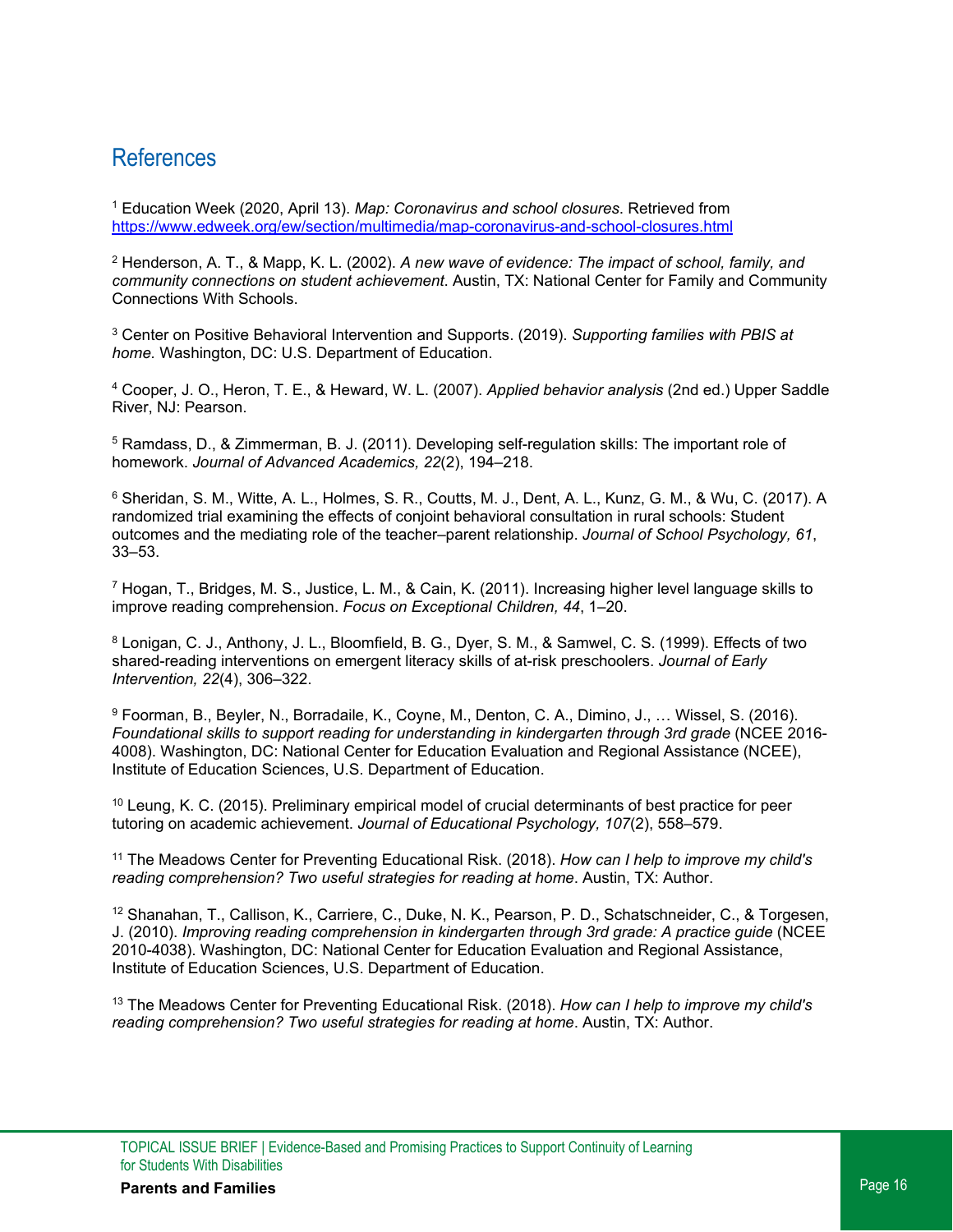<span id="page-16-1"></span><span id="page-16-0"></span><sup>14</sup> Shanahan, T., Callison, K., Carriere, C., Duke, N. K., Pearson, P. D., Schatschneider, C., & Torgesen, J. (2010). *Improving reading comprehension in kindergarten through 3rd grade: A practice guide* (NCEE 2010-4038). Washington, DC: National Center for Education Evaluation and Regional Assistance, Institute of Education Sciences, U.S. Department of Education.

<sup>15</sup> Chang, H., & Beilock, S. L. (2016). The math anxiety-math performance link and its relation to individual and environmental factors: A review of current behavioral and psychophysiological research. *Current Opinion in Behavioral Sciences, 10*, 33–38.

<sup>16</sup> Frye, D., Baroody, A. J., Burchinal, M., Carver, S. M., Jordan, N. C., & McDowell, J. (2013). *Teaching math to young children: A practice guide* (NCEE 2014-4005). Washington, DC: National Center for Education Evaluation and Regional Assistance (NCEE), Institute of Education Sciences, U.S. Department of Education.

<sup>17</sup> Frye, D., Baroody, A. J., Burchinal, M., Carver, S. M., Jordan, N. C., & McDowell, J. (2013). *Teaching math to young children: A practice guide* (NCEE 2014-4005). Washington, DC: National Center for Education Evaluation and Regional Assistance (NCEE), Institute of Education Sciences, U.S. Department of Education.

<sup>18</sup> Gersten, R., Beckmann, S., Clarke, B., Foegen, A., Marsh, L., Star, J. R., & Witzel, B. (2009). *Assisting students struggling with mathematics: Response to Intervention (RtI) for elementary and middle schools* (NCEE 2009-4060). Washington, DC: National Center for Education Evaluation and Regional Assistance, Institute of Education Sciences, U.S. Department of Education.

<sup>19</sup> Gersten, R., Beckmann, S., Clarke, B., Foegen, A., Marsh, L., Star, J. R., & Witzel, B. (2009). *Assisting students struggling with mathematics: Response to Intervention (RtI) for elementary and middle schools* (NCEE 2009-4060). Washington, DC: National Center for Education Evaluation and Regional Assistance, Institute of Education Sciences, U.S. Department of Education.

<sup>20</sup> Shonkoff, J. P., & Phillips, D. A. (2000). *From neurons to neighborhoods: The science of early childhood development.* Washington, DC: National Academy Press.

 $21$  Moody, A. K. (2010). Using electronic books in the classroom to enhance emergent literacy skills in young children. *Journal of Literacy and Technology, 11*(4), 22–52.

<sup>22</sup> Barr, R., McClure, E., & Parlakian, R. (2018). *What the research says about the impact of media on children aged 0–3 years old*. Washington, DC: ZERO TO THREE. Retrieved from [https://www.zerotothree.org/resources/2536-screen-sense-what-the-research-says-about-the-impact-of](https://www.zerotothree.org/resources/2536-screen-sense-what-the-research-says-about-the-impact-of-media-on-children-aged-0-3-years-old)media-on-children-aged-0-3-years-old

<sup>23</sup> U.S. Department of Education, Institute of Education Sciences, National Center for Education Evaluation and Regional Assistance, What Works Clearinghouse. (2020, April 1). *Improving reading comprehension in kindergarten through 3rd grade*. Retrieved from https://files.eric.ed.gov/fulltext/ED512029.pdf

 $24$  Chai, Z., Vail, C. O., & Ayres, K. M. (2015). Using an iPad application to promote early literacy development in young children with disabilities. Journal of Special Education, 48(4), 268–278.

<sup>25</sup> National Institute for Literacy. (2008). Developing early literacy: Report of the National Early Literacy Panel. Jessup, MD: Author. Retrieved from: <https://lincs.ed.gov/publications/pdf/NELPReport09.pdf>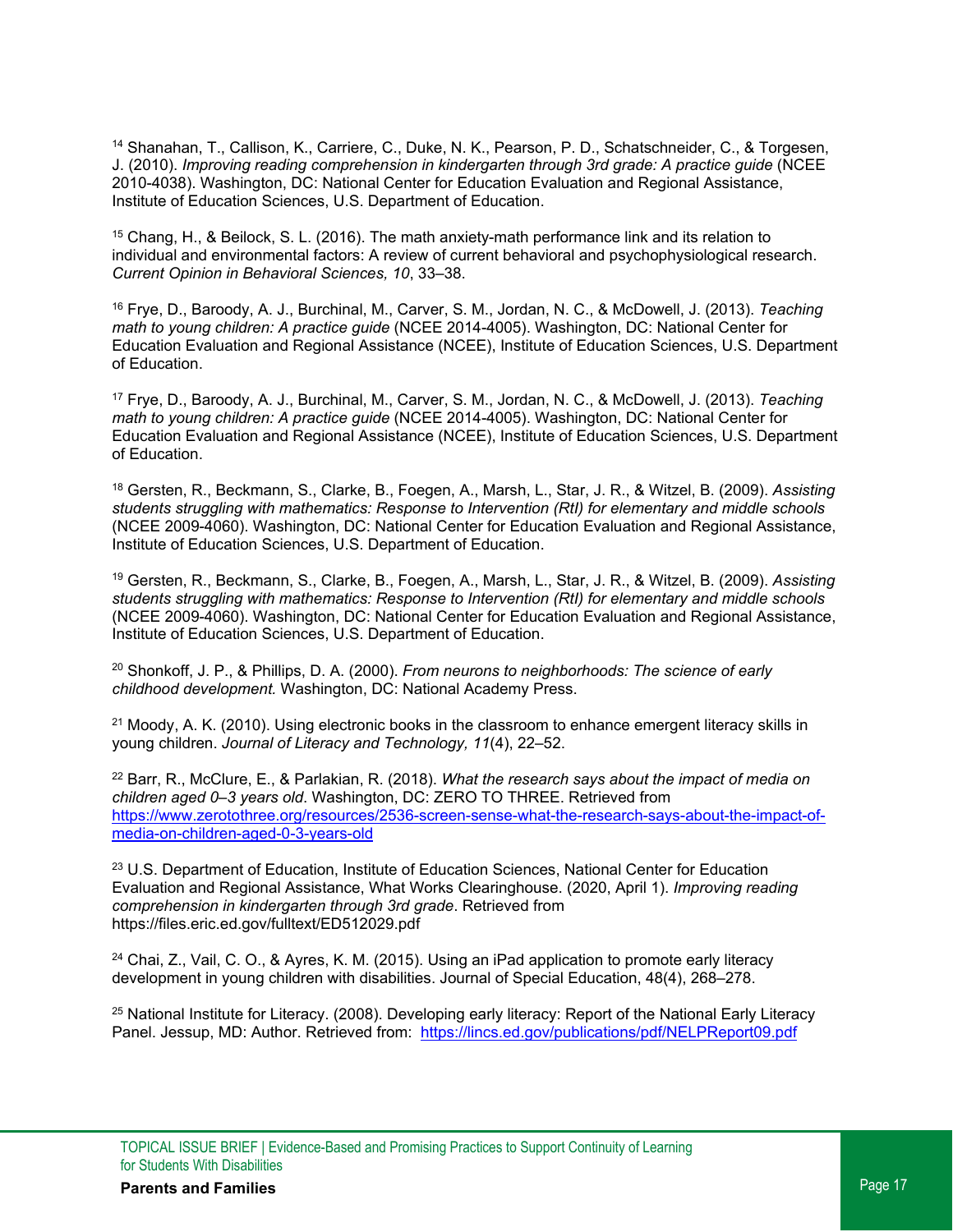<span id="page-17-0"></span><sup>26</sup> Barnett, W. S., Brown, K., & Shore, R. (2004). *The universal versus targeted debate: Should the United States have preschool for all?* New York, NY: The National Institute for Early Education Research [\(NIEER\). Retrieved from http://nieer.org/policy-issue/policy-brief-the-universal-vs-targeted-debate-should](http://nieer.org/policy-issue/policy-brief-the-universal-vs-targeted-debate-should-the-united-states-have-preschool-for-all)the-united-states-have-preschool-for-all

<sup>27</sup> Fromboluti, C. S., & Rinck, N. (1999 June). *Early childhood: Where learning begins*. Washington, DC: U.S. Department of Education, Office of Educational Research and Improvement, National Institute on Early Childhood Development and Education. Retrieved from <https://www2.ed.gov/pubs/EarlyMath/title.html>

<sup>28</sup> National Institute for Literacy. (2008). *Developing early literacy: Report of the National Early Literacy Panel*. Jessup, MD: Author. Retrieved from<https://lincs.ed.gov/publications/pdf/NELPReport09.pdf>

 $29$  Moody, A. K. (2010). Using electronic books in the classroom to enhance emergent literacy skills in young children. *Journal of Literacy and Technology, 11*(4), 22–52.

<sup>30</sup> Baroody, A. (2010, July). Fostering early numeracy in preschool and kindergarten. In *Encyclopedia of Early Childhood Development.* Retrieved from http://www.child[encyclopedia.com/sites/default/files/textes-experts/en/784/fostering-early-numeracy-in-preschool-and](http://www.child-encyclopedia.com/sites/default/files/textes-experts/en/784/fostering-early-numeracy-in-preschool-and-kindergarten.pdf)kindergarten.pdf

<sup>31</sup> ZERO TO THREE. (2020, April 1). *Help your child develop early math skills*. Retrieved from <https://www.zerotothree.org/resources/299-help-your-child-develop-early-math-skills>

<sup>32</sup> Frye, D., Baroody, A. J., Burchinal, M., Carver, S. M., Jordan, N. C., & McDowell, J. (2013). *Teaching math to young children: A practice guide* (NCEE 2014-4005). Washington, DC: National Center for Education Evaluation and Regional Assistance (NCEE), Institute of Education Sciences, U.S. Department of Education. Retrieved from [https://ies.ed.gov/ncee/wwc/Docs/PracticeGuide/early\\_math\\_pg\\_111313.pdf](https://ies.ed.gov/ncee/wwc/Docs/PracticeGuide/early_math_pg_111313.pdf) 

<sup>33</sup> National Association for the Education of Young Children (NAEYC) and National Council for Teachers of Mathematics (NCTM). (2002, updated 2010). *Early childhood mathematics: Promoting good beginnings. A joint position statement of the NAEYC and NCTM*. Retrieved from [https://www.naeyc.org/sites/default/files/globally-shared/downloads/PDFs/resources/position](https://www.naeyc.org/sites/default/files/globally-shared/downloads/PDFs/resources/position-statements/psmath.pdf)statements/psmath.pdf

<sup>34</sup> National Association for the Education of Young Children. (2009). *Developmentally appropriate practice in early childhood programs serving children from birth to age 8*. Retrieved from [https://www.naeyc.org/sites/default/files/globally-shared/downloads/PDFs/resources/position](https://www.naeyc.org/sites/default/files/globally-shared/downloads/PDFs/resources/position-statements/PSDAP.pdf)statements/PSDAP.pdf

<sup>35</sup> Dominguez, X., Vitiello, V. E., Maier, M. F., & Greenfield, D. B. (2010). A longitudinal examination of young children's learning behavior: Child-level and classroom-level predictors of change throughout the preschool year. *School Psychology Review, 39*(1), 29–47.

<sup>36</sup> Durlak, J. A., Weissberg, R. P., Dymnicki, A. B., Taylor, R. D., & Schellinger, K. B. (2011). The impact of enhancing students' social and emotional learning: A meta-analysis of school-based universal interventions. *Child Development*, 82(1), 405–432.

<sup>37</sup> U.S. Department of Education, Institute of Education Sciences, Regional Educational Laboratory Program. (2020, April 1). *Social and Emotional Learning Research Alliance*. Homepage. Retrieved from <https://ies.ed.gov/ncee/edlabs/regions/northeast/SocialEmotional>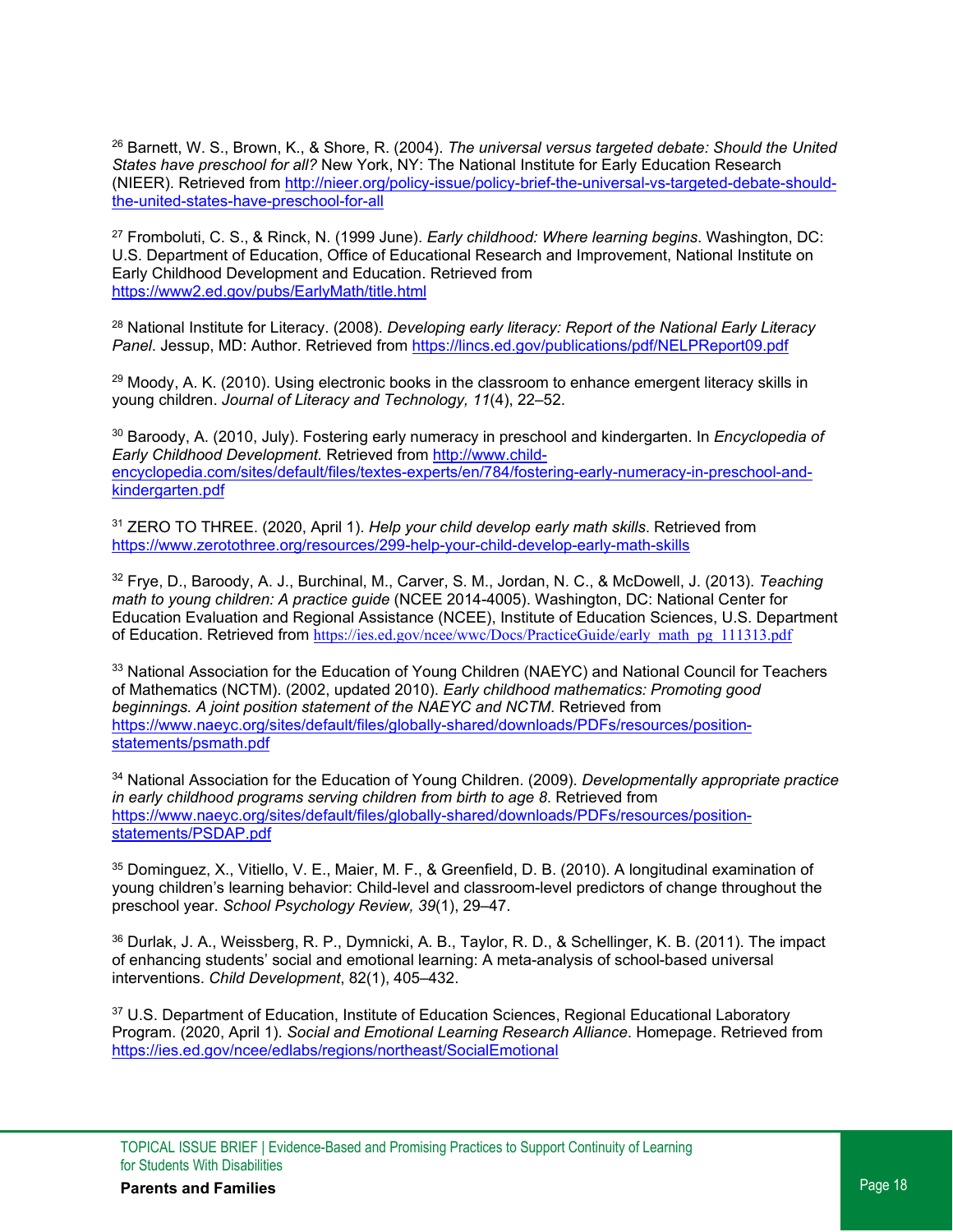<span id="page-18-1"></span><span id="page-18-0"></span><sup>38</sup> Rosanbalm, K. D., & Murray, D. W. (2017). *Promoting self-regulation in early childhood: A practice brief* (OPRE Brief #2017-79). Washington, DC: Office of Planning, Research, and Evaluation, Administration for Children and Families, U.S. Department of Health and Human Services.

<sup>39</sup> National Scientific Council on the Developing Child. (2004). *Young children develop in an environment of relationships* (Working paper no. 1). Retrieved from https://46y5eh11fhgw3ve3ytpwxt9r[wpengine.netdna-ssl.com/wp-content/uploads/2004/04/Young-Children-Develop-in-an-Environment-of-](https://46y5eh11fhgw3ve3ytpwxt9r-wpengine.netdna-ssl.com/wp-content/uploads/2004/04/Young-Children-Develop-in-an-Environment-of-Relationships.pdf)Relationships.pdf

<sup>40</sup> Mashburn, A. J., Pianta, R. C., Hamre, B. K., Downer, J. T., Barbarin, O. A., Bryant, D., & Burchinal, M. (2008). Measures of classroom quality in pre-kindergarten and children's development of academic, language, and social skills. *Child Development, 79*(3), 732–749.

<sup>41</sup> U.S. Department of Education, Institute of Education Sciences, National Center for Education Evaluation and Regional Assistance, What Works Clearinghouse. (2020, April 1). *Early childhood education for children with disabilities evidence review protocol*. Retrieved from <https://ies.ed.gov/ncee/wwc/Document/30>

<sup>42</sup> ZERO TO THREE. (2004). *On the move: The power of movement in your child's first three years*. Retrieved from [https://www.zerotothree.org/resources/316-on-the-move-the-power-of-movement-in-your](https://www.zerotothree.org/resources/316-on-the-move-the-power-of-movement-in-your-child-s-first-three-years)child-s-first-three-years

<sup>43</sup> ZERO TO THREE. (2020). *Are time outs helpful or harmful to young children*? Retrieved from <https://www.zerotothree.org/resources/324-are-time-outs-helpful-or-harmful-to-young-children>

<sup>44</sup> ZERO TO THREE. (2020, April 1). *Help your child develop early math skills.* Retrieved from <https://www.zerotothree.org/resources/299-help-your-child-develop-early-math-skills>